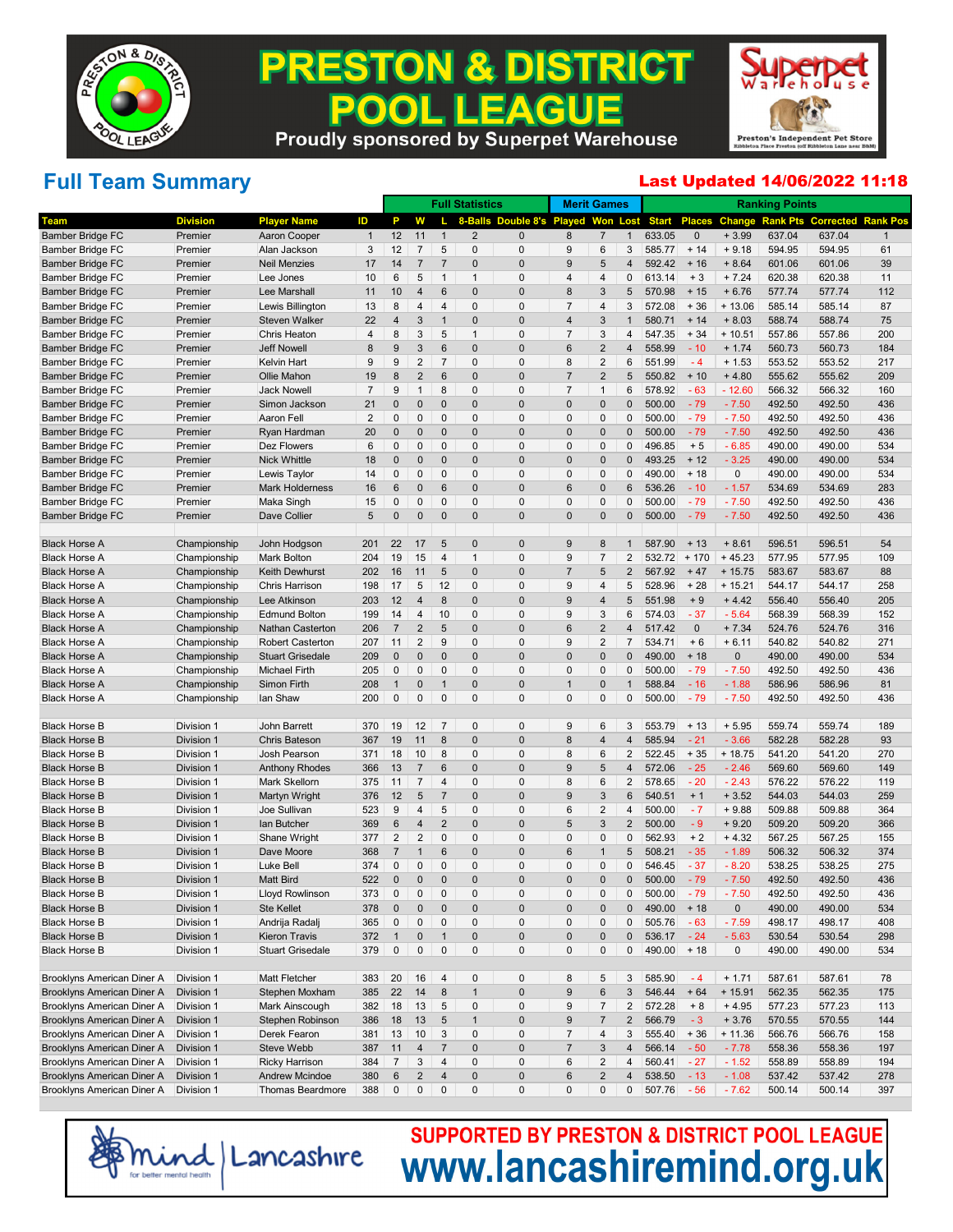

#### **PRESTON & DISTRICT EAGUE** 200 . IL **Proudly sponsored by Superpet Warehouse**



# **Full Team Summary**

#### Last Updated 14/06/2022 11:18

|                                      |                 |                         |     |                |                |                | <b>Full Statistics</b> |                   |                  | <b>Merit Games</b>      |                |              |               |           | <b>Ranking Points</b> |                  |                 |
|--------------------------------------|-----------------|-------------------------|-----|----------------|----------------|----------------|------------------------|-------------------|------------------|-------------------------|----------------|--------------|---------------|-----------|-----------------------|------------------|-----------------|
| Team                                 | <b>Division</b> | <b>Player Name</b>      | ID  | P              | w              |                | 8-Balls                | Double 8's Played |                  | Won                     | Lost           | <b>Start</b> | <b>Places</b> | Change    | <b>Rank Pts</b>       | <b>Corrected</b> | <b>Rank Pos</b> |
| Brooklyns American Diner B           | Division 1      | Stephen A Turton        | 401 | 12             | 7              | 5              | 0                      | 0                 | 8                | 6                       | 2              | 550.54       | $+ 14$        | $+ 5.73$  | 556.27                | 556.27           | 207             |
| Brooklyns American Diner B           | Division 1      | Mark Wood               | 397 | 15             | 6              | 9              | $\overline{0}$         | $\mathbf 0$       | $\overline{7}$   | $\overline{2}$          | 5              | 553.45       | $-46$         | $-7.22$   | 546.23                | 546.23           | 250             |
| Brooklyns American Diner B           | Division 1      | Dave Hargreaves         | 392 | 8              | 4              | 4              | 0                      | 0                 | 5                | 4                       | $\mathbf{1}$   | 544.64       | $+5$          | $+4.04$   | 548.68                | 548.68           | 243             |
| Brooklyns American Diner B           | Division 1      | <b>Derrick Sharples</b> | 393 | 15             | 4              | 11             | $\mathbf 0$            | $\mathbf 0$       | $\overline{7}$   | 3                       | 4              | 521.06       | $-7$          | $+2.65$   | 523.71                | 523.71           | 317             |
| Brooklyns American Diner B           | Division 1      | <b>Kevin Hayes</b>      | 395 | 13             | 3              | 10             | 0                      | 0                 | $\overline{7}$   | 2                       | 5              | 546.13       | $-46$         | $-12.89$  | 533.24                | 533.24           | 288             |
| <b>Brooklyns American Diner B</b>    | Division 1      | Chris Moon              | 391 | 9              | 3              | 6              | $\mathbf 0$            | $\mathbf 0$       | $\overline{7}$   | 3                       | $\overline{4}$ | 543.23       | $-2$          | $+ 1.89$  | 545.12                | 545.12           | 254             |
| Brooklyns American Diner B           | Division 1      | <b>Vincent Harkin</b>   | 552 | 9              | 2              | $\overline{7}$ | 0                      | 0                 | 5                | $\mathbf{1}$            | 4              | 500.00       | $-32$         | $+2.35$   | 502.35                | 502.35           | 389             |
| Brooklyns American Diner B           | Division 1      | <b>Stephen Turton</b>   | 402 | 9              | $\overline{2}$ | $\overline{7}$ | $\mathbf 0$            | $\mathbf 0$       | 8                | $\overline{2}$          | 6              | 531.83       | $-30$         | $-3.74$   | 528.09                | 528.09           | 310             |
| Brooklyns American Diner B           | Division 1      | <b>Connor Pownall</b>   | 548 | $\overline{2}$ | $\mathbf{1}$   | $\mathbf{1}$   | 0                      | 0                 | $\overline{1}$   | $\mathbf 0$             | $\mathbf{1}$   | 500.00       | $-36$         | $+ 1.42$  | 501.42                | 501.42           | 393             |
| Brooklyns American Diner B           | Division 1      | Kieran Gill             | 396 | 6              | $\mathbf{1}$   | 5              | $\mathbf 0$            | $\mathbf 0$       | 5                | $\mathbf 1$             | 4              | 503.92       | $-41$         | $-0.78$   | 503.14                | 503.14           | 388             |
| Brooklyns American Diner B           | Division 1      | <b>Ellis Vickers</b>    | 547 | $\overline{2}$ | 0              | $\overline{2}$ | 0                      | 0                 | $\overline{2}$   | $\mathbf 0$             | 2              | 500.00       | $-50$         | $-1.71$   | 498.29                | 498.29           | 407             |
| Brooklyns American Diner B           | Division 1      | <b>Will Barclay</b>     | 525 | $\overline{2}$ | $\mathbf 0$    | $\overline{2}$ | $\mathbf 0$            | $\mathbf 0$       | $\mathbf 1$      | $\overline{0}$          | $\mathbf{1}$   | 500.00       | $-76$         | $-6.27$   | 493.73                | 493.73           | 433             |
| Brooklyns American Diner B           | Division 1      | Rafael Clamor           | 399 | $\overline{2}$ | 0              | $\overline{2}$ | 0                      | $\Omega$          | $\overline{1}$   | $\mathbf 0$             | $\mathbf{1}$   | 490.00       | $+18$         | 0         | 490.00                | 490.00           | 534             |
| Brooklyns American Diner B           | Division 1      | James Worden            | 394 | $\mathbf 0$    | $\mathbf 0$    | $\mathbf 0$    | $\mathbf 0$            | $\mathbf 0$       | $\mathbf 0$      | $\overline{0}$          | 0              | 517.74       | $-47$         | $-7.77$   | 509.97                | 509.97           | 362             |
| Brooklyns American Diner B           | Division 1      | Phil Ryan               | 398 | 0              | 0              | 0              | 0                      | 0                 | $\mathbf 0$      | $\mathbf 0$             | 0              | 500.00       | $-79$         | $-7.50$   | 492.50                | 492.50           | 436             |
| Brooklyns American Diner B           | Division 1      | Chris Moss              | 390 | 8              | $\mathbf 0$    | 8              | $\mathbf 0$            | $\mathbf 0$       | 6                | $\overline{0}$          | 6              | 500.00       | $-67$         | $-4.45$   | 495.55                | 495.55           | 424             |
| Brooklyns American Diner B           | Division 1      | <b>Bob Burns</b>        | 389 | 0              | 0              | 0              | 0                      | $\Omega$          | $\mathbf 0$      | $\mathbf 0$             | 0              | 552.61       | $-47$         | $-8.29$   | 544.32                | 544.32           | 256             |
| Brooklyns American Diner B           | Division 1      | Simon Ginn              | 400 | $\mathbf 0$    | $\mathbf 0$    | $\mathbf 0$    | $\mathbf 0$            | $\mathbf 0$       | $\mathbf 0$      | $\overline{0}$          | $\mathbf{0}$   | 500.00       | $-79$         | $-7.50$   | 492.50                | 492.50           | 436             |
| Brooklyns American Diner B           | Division 1      | Adam Ryan               | 524 | 0              | 0              | 0              | 0                      | $\Omega$          | $\mathbf 0$      | $\mathbf 0$             | 0              | 500.00       | $-79$         | $-7.50$   | 492.50                | 492.50           | 436             |
|                                      |                 |                         |     |                |                |                |                        |                   |                  |                         |                |              |               |           |                       |                  |                 |
| Broughton & District Club            | Division 1      | <b>Cameron Guise</b>    | 405 | 13             | 9              | $\overline{4}$ | 0                      | 0                 | $\overline{7}$   | 5                       | 2              | 557.58       | $+15$         | $+7.59$   | 565.17                | 565.17           | 166             |
| Broughton & District Club            | Division 1      | lan Billington          | 408 | 12             | 8              | $\overline{4}$ | $\mathbf 0$            | $\mathbf 0$       | $\overline{7}$   | $\overline{4}$          | 3              | 557.16       | $+30$         | $+10.39$  | 567.55                | 567.55           | 154             |
| Broughton & District Club            | Division 1      | Andrew Thornton         | 403 | $\overline{7}$ | $\overline{7}$ | $\mathbf 0$    | 0                      | 0                 | 6                | 6                       | 0              | 491.97       | $+204$        | $+23.68$  | 515.65                | 515.65           | 344             |
| Broughton & District Club            | Division 1      | Jon Murphy              | 409 | 14             | $\overline{7}$ | $\overline{7}$ | $\mathbf 0$            | $\mathbf 0$       | 8                | $\overline{4}$          | 4              | 559.59       | $-31$         | $-2.90$   | 556.69                | 556.69           | 202             |
| <b>Broughton &amp; District Club</b> | Division 1      | Graham Smith            | 407 | 11             | 7              | $\overline{4}$ | 0                      | 0                 | 9                | 7                       | 2              | 547.84       | $-8$          | $+2.32$   | 550.16                | 550.16           | 237             |
| Broughton & District Club            | Division 1      | <b>Stuart Wallbank</b>  | 412 | 12             | 5              | $\overline{7}$ | $\mathbf 0$            | $\mathbf 0$       | 9                | $\overline{4}$          | 5              | 559.91       | $-44$         | $-5.45$   | 554.46                | 554.46           | 213             |
| Broughton & District Club            | Division 1      | Colin McCormack         | 406 | 11             | 5              | 6              | 0                      | 0                 | $\overline{7}$   | $\overline{4}$          | 3              | 499.24       | $+180$        | $+14.56$  | 513.80                | 513.80           | 350             |
| <b>Broughton &amp; District Club</b> | Division 1      | Peter Nagy              | 411 | 10             | 4              | 6              | $\mathbf 0$            | $\mathbf 0$       | 6                | 3                       | 3              | 514.92       | $+4$          | $+7.70$   | 522.62                | 522.62           | 318             |
| <b>Broughton &amp; District Club</b> | Division 1      | <b>Andrew Livesey</b>   | 404 | 4              | 3              | $\mathbf{1}$   | 0                      | 0                 | 3                | 3                       | 0              | 536.32       | $+4$          | $+5.67$   | 541.99                | 541.99           | 268             |
| Broughton & District Club            | Division 1      | Jonathan Barry          | 410 | 3              | $\overline{2}$ | $\mathbf 1$    | $\mathbf 0$            | $\mathbf 0$       | $\overline{2}$   | $\mathbf 1$             | $\mathbf 1$    | 510.38       | $-7$          | $+ 5.34$  | 515.72                | 515.72           | 343             |
| Broughton & District Club            | Division 1      | <b>Justin Hodnett</b>   | 540 | 0              | 0              | $\mathbf 0$    | 0                      | $\Omega$          | $\mathbf{0}$     | $\mathbf 0$             | 0              | 501.96       | $-79$         | $-7.53$   | 494.43                | 494.43           | 431             |
|                                      |                 |                         |     |                |                |                |                        |                   |                  |                         |                |              |               |           |                       |                  |                 |
| <b>Brownedge Babes</b>               | Division 1      | Emma Farrington         | 418 | 19             | 12             | $\overline{7}$ | 0                      | 0                 | 9                | 6                       | 3              | 500.00       | $+58$         | $+30.45$  | 530.45                | 530.45           | 299             |
| <b>Brownedge Babes</b>               | Division 1      | <b>Stuart Finney</b>    | 428 | 13             | 9              | $\overline{4}$ | $\mathbf 0$            | $\mathbf 0$       | $\overline{7}$   | 5                       | $\overline{2}$ | 500.00       | $+42$         | $+24.85$  | 524.85                | 524.85           | 315             |
| <b>Brownedge Babes</b>               | Division 1      | <b>Aaron Ferris</b>     | 528 | 11             | 7              | 4              | 0                      | 0                 | 5                | 4                       | $\mathbf{1}$   | 500.00       | $+43$         | $+25.79$  | 525.79                | 525.79           | 314             |
| <b>Brownedge Babes</b>               | Division 1      | Paul Taylor             | 425 | 12             | $\overline{7}$ | 5              | $\mathbf 0$            | $\mathbf 0$       | 8                | $\overline{4}$          | 4              | 498.44       | $+207$        | $+22.02$  | 520.46                | 520.46           | 326             |
| <b>Brownedge Babes</b>               | Division 1      | Chris Calder            | 529 | 11             | 6              | 5              | 0                      | 0                 | 8                | 4                       | 4              | 500.00       | $+30$         | $+19.82$  | 519.82                | 519.82           | 327             |
| <b>Brownedge Babes</b>               | Division 1      | Louisa McCarney         | 423 | 10             | 6              | 4              | $\mathbf 0$            | $\mathbf 0$       | $\overline{7}$   | 5                       | $\overline{2}$ | 500.00       | $+28$         | $+19.30$  | 519.30                | 519.30           | 329             |
| <b>Brownedge Babes</b>               | Division 1      | Bryan Taylor            | 416 | 6              | 5              | $\mathbf{1}$   | 0                      | 0                 | 5                | $\overline{4}$          | $\mathbf{1}$   | 500.00       | $+27$         | $+18.94$  | 518.94                | 518.94           | 330             |
| <b>Brownedge Babes</b>               | Division 1      | Aidan McCarney          | 413 | 11             | 4              | $\overline{7}$ | $\mathbf 0$            | $\mathbf 0$       | 8                | 2                       | 6              | 500.00       | $-3$          | $+ 11.54$ | 511.54                | 511.54           | 360             |
| <b>Brownedge Babes</b>               | Division 1      | <b>Craig Roberts</b>    | 417 | 10             | 2              | 8              | 0                      | 0                 | 8                | $\overline{2}$          | 6              | 500.00       | $-39$         | $+0.68$   | 500.68                | 500.68           | 396             |
| <b>Brownedge Babes</b>               | Division 1      | Barry Johnson           | 415 | 4              | $\mathbf{1}$   | 3              | $\mathbf 0$            | $\mathbf 0$       | $\overline{2}$   | $\mathbf 1$             | $\mathbf 1$    | 500.00       | $-35$         | $+1.74$   | 501.74                | 501.74           | 392             |
| <b>Brownedge Babes</b>               | Division 1      | Rob Dodd                | 426 | 1              | $\mathbf{1}$   | 0              | 0                      | 0                 | $\mathbf{1}$     | $\mathbf{1}$            | 0              | 592.42       | $-10$         | $+0.51$   | 592.93                | 592.93           | 65              |
| <b>Brownedge Babes</b>               | Division 1      | Craig Leeming           | 544 | 4              | $\mathbf 0$    | 4              | $\mathbf 0$            | $\mathbf 0$       | 3                | $\overline{0}$          | 3              | 500.00       | $-48$         | $-0.69$   | 499.31                | 499.31           | 405             |
| <b>Brownedge Babes</b>               | Division 1      | Leigh Robinson          | 422 | 0              | 0              | 0              | 0                      | 0                 | $\mathbf 0$      | $\mathbf 0$             | 0              | 500.00       | $-79$         | $-7.50$   | 492.50                | 492.50           | 436             |
| <b>Brownedge Babes</b>               | Division 1      | Amy Foxcroft            | 414 | $\mathbf 0$    | $\mathbf 0$    | $\mathbf{0}$   | $\mathbf 0$            | $\mathbf 0$       | $\mathbf 0$      | $\overline{0}$          | $\mathbf{0}$   | 500.00       | $-79$         | $-7.50$   | 492.50                | 492.50           | 436             |
| <b>Brownedge Babes</b>               | Division 1      | Pam Taylor              | 424 | 0              | 0              | $\mathbf{0}$   | $\Omega$               | $\Omega$          | $\Omega$         | $\Omega$                | 0              | 500.00       | $-79$         | $-7.50$   | 492.50                | 492.50           | 436             |
| <b>Brownedge Babes</b>               | Division 1      | Keith Farrington        | 421 | $\overline{2}$ | $\mathbf{0}$   | $\mathcal{D}$  | $\Omega$               | $\mathbf 0$       | $\overline{1}$   | 0                       | $\overline{1}$ | 500.00       | 66            | $-4.14$   | 495.86                | 495.86           | 423             |
| <b>Brownedge Babes</b>               | Division 1      | Sam Worden              | 427 | 0              | 0              | 0              | 0                      | 0                 | $\pmb{0}$        | $\mathbf 0$             | 0              | 500.00       | $-79$         | $-7.50$   | 492.50                | 492.50           | 436             |
| <b>Brownedge Babes</b>               | Division 1      | Jake Robinson           | 419 | $\pmb{0}$      | $\pmb{0}$      | 0              | $\mathbf{0}$           | $\mathbf{0}$      | $\mathbf 0$      | $\mathbf{0}$            | $\mathbf 0$    | 500.00       | $-79$         | $-7.50$   | 492.50                | 492.50           | 436             |
| <b>Brownedge Babes</b>               | Division 1      | James Peoples           | 420 | $\pmb{0}$      | 0              | $\pmb{0}$      | $\overline{0}$         | $\overline{0}$    | $\pmb{0}$        | $\pmb{0}$               | 0              | 604.85       | $-26$         | $-9.07$   | 595.78                | 595.78           | 57              |
|                                      |                 |                         |     |                |                |                |                        |                   |                  |                         |                |              |               |           |                       |                  |                 |
| Bull & Royal (Longridge)             | Championship    | Jonathan Birch          | 215 | 18             | 12             | 6              | 0                      | 0                 | 9                | 5                       | 4              | 585.66       | $+30$         | $+13.12$  | 598.78                | 598.78           | 46              |
| Bull & Royal (Longridge)             | Championship    | Mark Robinson           | 217 | 18             | 10             | $\bf 8$        | $\mathbf{0}$           | $\overline{0}$    | $\boldsymbol{9}$ | 5                       | $\overline{4}$ | 569.89       | $+2$          | $+4.59$   | 574.48                | 574.48           | 129             |
| Bull & Royal (Longridge)             | Championship    | Mark Simpson            | 218 | 18             | 9              | 9              | $\mathbf{0}$           | $\mathbf{0}$      | 9                | $\sqrt{4}$              | 5              | 571.95       | $+1$          | $+3.40$   | 575.35                | 575.35           | 124             |
| Bull & Royal (Longridge)             | Championship    | Paul Andrew             | 219 | 17             | 9              | 8              | $\mathbf{0}$           | $\mathbf{0}$      | 8                | 4                       | $\overline{4}$ | 572.62       | $-9$          | $+2.08$   | 574.70                | 574.70           | 127             |
| Bull & Royal (Longridge)             | Championship    | Steve Boyle             | 221 | $10$           | $\overline{7}$ | 3              | $\mathbf{0}$           | 0                 | $\overline{7}$   | $\,6$                   | $\mathbf{1}$   | 562.25       | $+22$         | $+10.72$  | 572.97                | 572.97           | 139             |
| Bull & Royal (Longridge)             | Championship    | <b>Billy Hoyles</b>     | 211 | 11             | $\overline{5}$ | 6              | $\mathbf{0}$           | $\mathbf{0}$      | $\bf 8$          | 4                       | $\overline{4}$ | 541.55       | $+23$         | $+9.18$   | 550.73                | 550.73           | 234             |
| Bull & Royal (Longridge)             | Championship    | John Bates              | 214 | 11             | $\overline{4}$ | $\overline{7}$ | $\mathbf{0}$           | $\mathbf{0}$      | 8                | $\overline{c}$          | 6              | 546.28       | $+17$         | $+ 5.71$  | 551.99                | 551.99           | 224             |
| Bull & Royal (Longridge)             | Championship    | Peter Lee               | 220 | 9              | $\overline{c}$ | $\sqrt{7}$     | $\mathbf{0}$           | $\mathbf{0}$      | $\overline{7}$   | $\overline{\mathbf{c}}$ | 5              | 565.91       | $-27$         | $-3.73$   | 562.18                | 562.18           | 176             |
| Bull & Royal (Longridge)             | Championship    | Dave Billington         | 213 | $\overline{c}$ | $\mathbf{1}$   | $\mathbf{1}$   | $\mathbf{0}$           | 0                 | $\mathbf{1}$     | $\mathbf{1}$            | 0              | 500.00       | $-20$         | $+5.89$   | 505.89                | 505.89           | 377             |
| Bull & Royal (Longridge)             | Championship    | Daniel Redmond          | 212 | $\pmb{0}$      | 0              | $\pmb{0}$      | $\mathbf{0}$           | $\mathbf{0}$      | $\pmb{0}$        | $\mathbf{0}$            | 0              | 500.00       | $-79$         | $-7.50$   | 492.50                | 492.50           | 436             |
| Bull & Royal (Longridge)             | Championship    | Louise Coulter          | 216 | $\mathbf 0$    | 0              | $\pmb{0}$      | $\overline{0}$         | $\overline{0}$    | $\mathbf 0$      | $\pmb{0}$               | 0              | 491.23       | $+15$         | $-1.23$   | 490.00                | 490.00           | 534             |

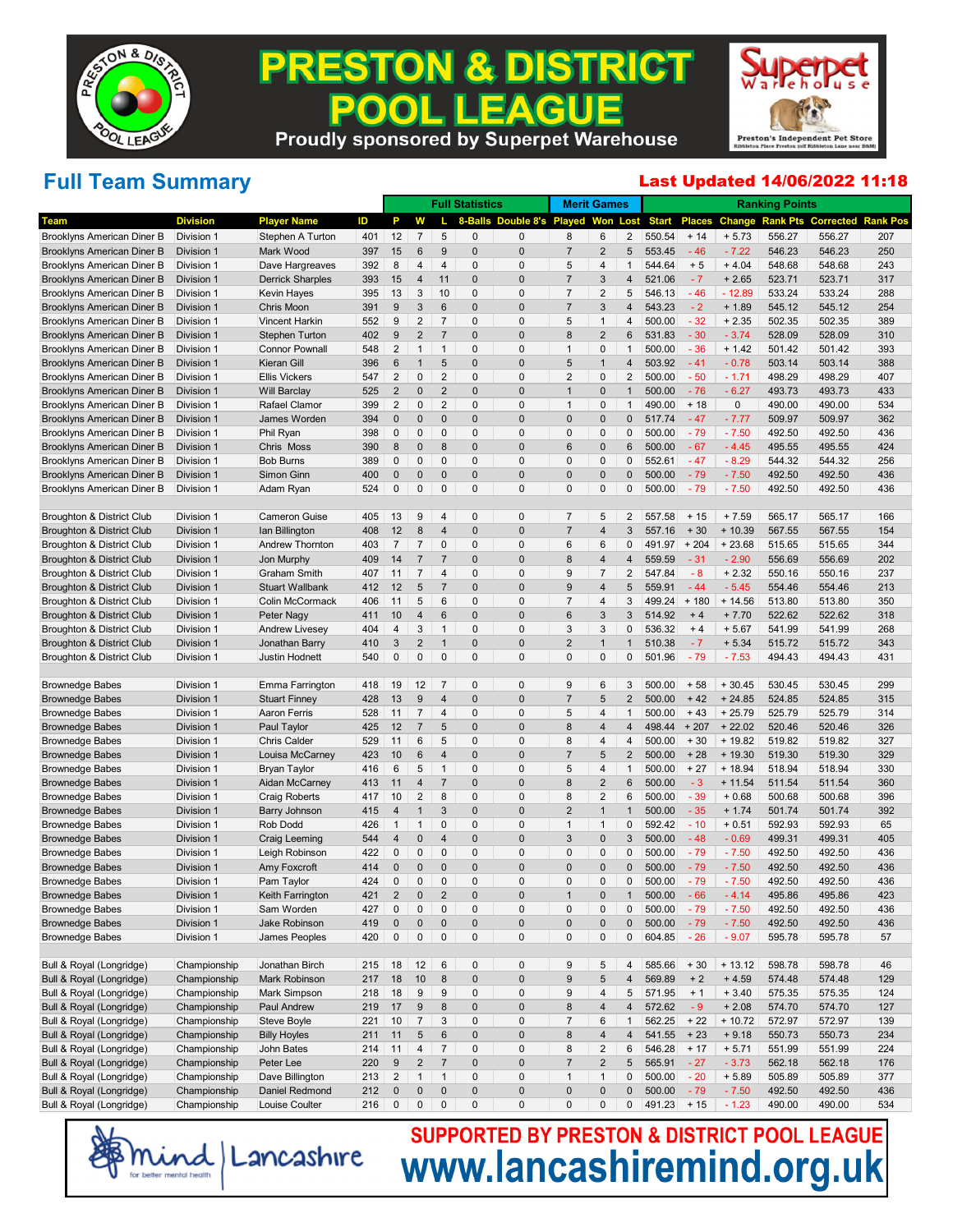

#### **PRESTON & DISTRICT EAGUE** 200 . IL **Proudly sponsored by Superpet Warehouse**

Preston's Independent Pet Store

# **Full Team Summary**

#### Last Updated 14/06/2022 11:18

|                                                 |                              |                                   |            |                               |                     |                             | <b>Full Statistics</b> |                       |                         | <b>Merit Games</b>      |                         |                  |                 |                    | <b>Ranking Points</b> |                  |                 |
|-------------------------------------------------|------------------------------|-----------------------------------|------------|-------------------------------|---------------------|-----------------------------|------------------------|-----------------------|-------------------------|-------------------------|-------------------------|------------------|-----------------|--------------------|-----------------------|------------------|-----------------|
| Team                                            | <b>Division</b>              | <b>Player Name</b>                | ID         | P                             | w                   |                             | 8-Balls                | Double 8's Played Won |                         |                         | Lost                    | <b>Start</b>     | <b>Places</b>   | Change             | <b>Rank Pts</b>       | <b>Corrected</b> | <b>Rank Pos</b> |
| Bull & Royal (Longridge)                        | Championship                 | <b>Anthony Porter</b>             | 210        | $\pmb{0}$                     | $\mathbf 0$         | $\mathbf{0}$                | 0                      | 0                     | $\mathbf 0$             | 0                       | 0                       | 500.00           | $-79$           | $-7.50$            | 492.50                | 492.50           | 436             |
|                                                 |                              |                                   |            |                               |                     |                             |                        |                       |                         |                         |                         |                  |                 |                    |                       |                  |                 |
| <b>Con Club Warriors</b>                        | Championship                 | <b>Stuart Leaver</b>              | 238        | 14                            | 8                   | 6                           | 0                      | 0                     | 8                       | 6                       | 2                       | 575.56           | $-10$           | $+0.88$            | 576.44                | 576.44           | 117             |
| <b>Con Club Warriors</b>                        | Championship                 | Stephen Belsham                   | 236        | 11                            | $\overline{7}$      | $\overline{4}$              | 0                      | 0                     | $\overline{7}$          | 5                       | $\overline{2}$          | 561.59           | $+31$           | $+12.61$           | 574.20                | 574.20           | 132             |
| <b>Con Club Warriors</b>                        | Championship                 | <b>Chris Letts</b>                | 227        | $\boldsymbol{9}$              | 6                   | 3                           | 0                      | 0                     | 3                       | $\mathbf{1}$            | $\overline{2}$          | 500.00           | $+61$           | $+31.24$           | 531.24                | 531.24           | 296             |
| <b>Con Club Warriors</b>                        | Championship                 | Adam Bolton                       | 222        | 18                            | 6                   | 12                          | 0                      | 0                     | 8                       | $\mathbf{1}$            | $\overline{7}$          | 566.82           | $-52$           | $-7.42$            | 559.40                | 559.40           | 191             |
| <b>Con Club Warriors</b>                        | Championship                 | John Nelson                       | 230        | 11                            | $6\,$               | 5                           | 0                      | 0                     | 5                       | 3                       | $\overline{2}$          | 565.10           | $+9$            | $+5.62$            | 570.72                | 570.72           | 143             |
| Con Club Warriors                               | Championship                 | Stephen Hadfield                  | 237        | 15                            | $\overline{4}$      | 11                          | 0                      | 0                     | 9                       | $\overline{1}$          | 8                       | 511.47           | $-4$            | $+6.49$            | 517.96                | 517.96           | 336             |
| <b>Con Club Warriors</b>                        | Championship                 | <b>Chris Moss</b>                 | 228        | 12                            | $\overline{4}$      | 8                           | 0                      | 0                     | 8                       | 3                       | 5                       | 527.43           | $+9$            | $+8.73$            | 536.16                | 536.16           | 282             |
| Con Club Warriors                               | Championship                 | Mark Wood                         | 233        | 10                            | 3                   | $\overline{7}$              | 0                      | 0                     | 6                       | $\overline{c}$          | 4                       | 553.45           | $-2$            | $+2.90$            | 556.35                | 556.35           | 206             |
| <b>Con Club Warriors</b>                        | Championship                 | Andrew Belsham                    | 224        | 12                            | $\sqrt{3}$          | 9                           | 0                      | 0                     | $\overline{7}$          | $\mathbf{1}$            | 6                       | 529.96           | $-22$           | $-1.20$            | 528.76                | 528.76           | 307             |
| Con Club Warriors                               | Championship                 | Dominic Holmes                    | 561        | $\sqrt{3}$                    | 3                   | $\mathbf{0}$                | 0                      | 0                     | $\overline{2}$          | 2                       | 0                       | 500.00           | $+105$          | $+45.26$           | 545.26                | 545.26           | 252             |
| <b>Con Club Warriors</b>                        | Championship                 | Liam Alty                         | 232        | $\overline{7}$                | 3                   | $\overline{4}$              | 0                      | 0                     | 6                       | $\overline{\mathbf{c}}$ | 4                       | 507.87           | $-14$           | $+5.03$            | 512.90                | 512.90           | 354             |
| Con Club Warriors                               | Championship                 | <b>Alex Innes</b>                 | 223        | $\mathbf{1}$                  | $\mathbf{1}$        | $\mathbf{0}$                | 0                      | 0                     | $\mathbf{1}$            | $\mathbf{1}$            | 0                       | 490.00           | $+19$           | $+0.75$            | 490.75                | 490.75           | 533             |
| <b>Con Club Warriors</b>                        | Championship                 | Nathan McNamara                   | 234        | $\mathbf 0$                   | 0                   | $\overline{0}$              | 0                      | 0                     | $\mathbf 0$             | 0                       | $\overline{0}$          | 550.30           | $-45$           | $-8.25$            | 542.05                | 542.05           | 267             |
| Con Club Warriors                               | Championship                 | <b>Katie Alty</b>                 | 231        | $\mathbf 0$                   | 0                   | $\mathbf{0}$                | 0                      | 0                     | $\Omega$                | 0                       | 0<br>$\Omega$           | 521.65           | $-42$           | $-7.82$            | 513.83                | 513.83           | 349             |
| <b>Con Club Warriors</b>                        | Championship                 | Ian Collinge                      | 229        | $\mathbf{0}$                  | 0                   | $\overline{0}$              | 0<br>0                 | 0<br>0                | $\mathbf 0$<br>$\Omega$ | 0                       |                         | 500.00           | $-79$           | $-7.50$            | 492.50                | 492.50           | 436             |
| Con Club Warriors                               | Championship                 | <b>Steven Morris</b>              | 555        | $\mathbf 0$<br>$\overline{1}$ | 0                   | $\mathbf{0}$<br>$\mathbf 1$ | 0                      | 0                     | $\mathbf{1}$            | 0                       | 0                       | 500.00           | $-79$           | $-7.50$            | 492.50                | 492.50           | 436             |
| <b>Con Club Warriors</b>                        | Championship                 | Carl Mcnamara                     | 226        |                               | $\mathbf 0$         | $\mathbf{0}$                | 0                      | 0                     | $\Omega$                | 0                       | 0                       | 528.49           | $-20$           | $-0.10$            | 528.39                | 528.39           | 308             |
| <b>Con Club Warriors</b>                        | Championship<br>Championship | Rebecca McNamara                  | 235        | $\mathbf 0$<br>$\mathbf 0$    | 0<br>0              | $\overline{0}$              | 0                      | 0                     | $\overline{0}$          | 0                       | 0                       | 500.00<br>500.00 | $-79$           | $-7.50$<br>$-7.50$ | 492.50<br>492.50      | 492.50           | 436<br>436      |
| <b>Con Club Warriors</b>                        |                              | <b>Andy Leaver</b>                | 225        |                               |                     |                             |                        |                       |                         | 0                       |                         |                  | $-79$           |                    |                       | 492.50           |                 |
| <b>Elite Fizzers</b>                            | Premier                      | <b>Richard Woan</b>               | 37         | 18                            | 10                  | 8                           | $\mathbf{1}$           | 0                     | 8                       | 2                       | 6                       | 630.16           | $-4$            | $-5.02$            | 625.14                | 625.14           | $\overline{7}$  |
| <b>Elite Fizzers</b>                            | Premier                      | <b>James Miller</b>               | 31         | 15                            | 9                   | 6                           | $\overline{1}$         | 0                     | 8                       | 4                       | 4                       | 590.16           | $+ 11$          | $+6.71$            | 596.87                | 596.87           | 50              |
| <b>Elite Fizzers</b>                            | Premier                      | <b>Richard Hurt</b>               | 36         | 19                            | 9                   | 10                          | $\mathbf{1}$           | 0                     | 9                       | 5                       | $\overline{4}$          | 615.64           | $-7$            | $-0.80$            | 614.84                | 614.84           | 16              |
| <b>Elite Fizzers</b>                            | Premier                      | Mark Holmes                       | 33         | 16                            | $\,8\,$             | 8                           | 0                      | 0                     | 8                       | 4                       | 4                       | 609.73           | $-22$           | $-10.20$           | 599.53                | 599.53           | 44              |
| <b>Elite Fizzers</b>                            | Premier                      | <b>Phil Brierley</b>              | 35         | 13                            | 8                   | 5                           | $\mathbf{1}$           | 0                     | 5                       | 4                       |                         | 606.02           | $+4$            | $+3.45$            | 609.47                | 609.47           | 23              |
| <b>Elite Fizzers</b>                            | Premier                      | Chris Robinson                    | 28         | 13                            | 6                   | $\overline{7}$              | 0                      | 0                     | $\overline{7}$          | 4                       | 3                       | 553.52           | $+38$           | $+11.99$           | 565.51                | 565.51           | 165             |
| <b>Elite Fizzers</b>                            | Premier                      | Charlie Woan                      | 26         | 13                            | 3                   | 10                          | 0                      | 0                     | 8                       | 3                       | 5                       | 513.10           | $+13$           | $+13.00$           | 526.10                | 526.10           | 313             |
| <b>Elite Fizzers</b>                            | Premier                      | Chris McCarthy                    | 27         | 11                            | 3                   | 8                           | 0                      | 0                     | $\overline{7}$          | 3                       | 4                       | 583.76           | $-24$           | $-3.44$            | 580.32                | 580.32           | 103             |
| <b>Elite Fizzers</b>                            | Premier                      | Danny Burgess                     | 30         | 3                             | 3                   | $\overline{0}$              | 0                      | 0                     | $\mathbf{1}$            | $\mathbf{1}$            | 0                       | 499.28           | $+183$          | $+16.00$           | 515.28                | 515.28           | 346             |
| <b>Elite Fizzers</b>                            | Premier                      | Sam Lancaster                     | 38         | 4                             | 3                   | $\mathbf{1}$                | $\overline{1}$         | 0                     | $\overline{2}$          | $\mathbf{1}$            | $\mathbf 1$             | 540.16           | $+73$           | $+20.08$           | 560.24                | 560.24           | 188             |
| <b>Elite Fizzers</b>                            | Premier                      | Jason Hill                        | 32         | 3                             | $\overline{2}$      | 1                           | 0                      | 0                     | $\overline{2}$          | $\mathbf{1}$            |                         | 590.51           | $-17$           | $-2.77$            | 587.74                | 587.74           | 77              |
| <b>Elite Fizzers</b>                            | Premier                      | Mark McDonagh                     | 34         | 0                             | 0                   | $\mathbf{0}$                | 0                      | 0                     | $\Omega$                | 0                       | 0                       | 585.13           | $-41$           | $-8.78$            | 576.35                | 576.35           | 118             |
| <b>Elite Fizzers</b>                            | Premier                      | Charlee McDonagh                  | 25         | $\mathbf{1}$                  | $\mathbf 0$         | 1                           | 0                      | 0                     | $\mathbf{1}$            | 0                       | $\mathbf 1$             | 565.63           | $-17$           | $-1.03$            | 564.60                | 564.60           | 167             |
| <b>Elite Fizzers</b>                            | Premier                      | Andy Magee                        | 24         | 0                             | 0                   | $\mathbf{0}$                | 0                      | 0                     | $\Omega$                | 0                       | 0                       | 500.00           | $-79$           | $-7.50$            | 492.50                | 492.50           | 436             |
| <b>Elite Fizzers</b>                            | Premier                      | Tom Lancaster                     | 39         | $\mathbf 0$                   | 0                   | $\overline{0}$              | 0                      | 0                     | $\overline{0}$          | 0                       | $\Omega$                | 500.00           | $-79$           | $-7.50$            | 492.50                | 492.50           | 436             |
| <b>Elite Fizzers</b>                            | Premier                      | Aiden Hughes                      | 23         | $\mathbf 0$                   | 0                   | 0                           | 0                      | 0                     | $\Omega$                | 0                       | 0                       | 502.53           | $-76$           | $-7.54$            | 494.99                | 494.99           | 426             |
|                                                 |                              |                                   |            |                               |                     |                             |                        |                       |                         |                         |                         |                  |                 |                    |                       |                  |                 |
| Elite Snooker Club                              | Championship                 | Ben Jackson                       | 240        | 20                            | 12                  | 8                           | $\mathbf{1}$           | 0                     | 9                       | 6                       | 3                       | 556.90           | $+40$           | $+12.93$           | 569.83                | 569.83           | 147             |
| Elite Snooker Club                              | Championship                 | Emma Hall                         | 243        | 18                            | 12                  | $6\phantom{1}6$             | $\overline{1}$         | 0                     | 9                       | 7                       | $\overline{2}$          | 592.57           | $+3$            | $+4.29$            | 596.86                | 596.86           | 51              |
| Elite Snooker Club                              | Championship                 | <b>Martin Butcher</b>             | 250        | 18                            | 11                  | $\overline{7}$              | $\overline{2}$         | 1                     | 9                       | 5                       | 4                       | 575.49           | $+59$           | $+21.74$           | 597.23                | 597.23           | 49              |
| <b>Elite Snooker Club</b>                       | Championship                 | <b>Jack Crank</b>                 | 245        | 16                            | 8                   | 8                           | 0                      | 0<br>0                | 8<br>8                  | 4                       | 4                       | 499.89           | $+224$          | $+30.55$           | 530.44                | 530.44           | 300             |
| Elite Snooker Club                              | Championship                 | Chris Hall                        | 241        | 13                            | 5                   | 8<br>9                      | 0                      |                       | 9                       | 4<br>3                  | 4<br>6                  | 579.20           | $-36$<br>$+1$   | $-4.89$            | 574.31                | 574.31           | 131             |
| Elite Snooker Club<br><b>Elite Snooker Club</b> | Championship                 | Jo-Ann Blackburn                  | 246        | 13<br>$\overline{2}$          | 4<br>$\overline{2}$ | $\mathbf{0}$                | 0<br>0                 | 0<br>0                | $\overline{2}$          | $\overline{2}$          | 0                       | 543.94           |                 | $+2.58$            | 546.52                | 546.52           | 248             |
|                                                 | Championship                 | Neil Greenwood                    | 252        | 5                             | $\mathbf{1}$        | $\overline{4}$              | 0                      | $\overline{0}$        | $\overline{4}$          | $\overline{1}$          | 3                       | 497.29<br>570.28 | $+163$<br>$-23$ | $+8.93$<br>$-1.94$ | 506.22<br>568.34      | 506.22           | 375<br>153      |
| Elite Snooker Club                              | Championship                 | Lisa Greenhalgh<br>Paula Alderson | 248<br>254 | $\,6$                         | $\mathbf 0$         | $\,6$                       | 0                      | 0                     | 6                       | $\mathsf 0$             | 6                       | 536.42           | $-35$           |                    | 528.82                | 568.34<br>528.82 | 306             |
| Elite Snooker Club<br>Elite Snooker Club        | Championship<br>Championship | Owen Cuerden                      | 253        | $\boldsymbol{0}$              | $\pmb{0}$           | $\pmb{0}$                   | 0                      | 0                     | $\mathbf 0$             | 0                       | 0                       | 596.01           | $-34$           | $-7.60$<br>$-8.94$ | 587.07                | 587.07           | 80              |
| Elite Snooker Club                              | Championship                 | Shokat Ali                        | 255        | $\boldsymbol{0}$              | 0                   | $\pmb{0}$                   | 0                      | 0                     | $\mathbf 0$             | 0                       | 0                       | 498.83           | $+1$            | $-7.48$            | 491.35                | 491.35           | 531             |
| Elite Snooker Club                              | Championship                 | <b>Adrian Wilding</b>             | 239        | $\pmb{0}$                     | $\pmb{0}$           | $\pmb{0}$                   | 0                      | 0                     | $\pmb{0}$               | 0                       | 0                       | 500.00           | $-79$           | $-7.50$            | 492.50                | 492.50           | 436             |
| Elite Snooker Club                              | Championship                 | Joe Harrison                      | 247        | $\bf{0}$                      | $\pmb{0}$           | $\pmb{0}$                   | 0                      | 0                     | $\pmb{0}$               | 0                       | 0                       | 524.39           | $-42$           | $-7.87$            | 516.52                | 516.52           | 338             |
| Elite Snooker Club                              | Championship                 | Michael Worsley                   | 251        | $\overline{c}$                | $\pmb{0}$           | $\overline{2}$              | 0                      | 0                     | $\overline{2}$          | 0                       | $\overline{\mathbf{c}}$ | 500.00           | $-55$           | $-2.62$            | 497.38                | 497.38           | 412             |
| Elite Snooker Club                              | Championship                 | <b>Mark Knowles</b>               | 249        | $\pmb{0}$                     | $\pmb{0}$           | $\pmb{0}$                   | 0                      | 0                     | $\pmb{0}$               | 0                       | 0                       | 500.00           | $-79$           | $-7.50$            | 492.50                | 492.50           | 436             |
| Elite Snooker Club                              | Championship                 | <b>Gary Smith</b>                 | 244        | $\mathbf{1}$                  | $\pmb{0}$           | $\mathbf{1}$                | 0                      | 0                     | $\mathbf{1}$            | 0                       | $\mathbf{1}$            | 562.44           | $-19$           | $-0.56$            | 561.88                | 561.88           | 178             |
| Elite Snooker Club                              | Championship                 | <b>Wendy Brightey</b>             | 556        | $\mathbf{1}$                  | $\mathbf 0$         | $\mathbf{1}$                | 0                      | 0                     | $\mathbf{1}$            | $\pmb{0}$               | $\mathbf 1$             | 500.00           | $-42$           | $-0.13$            | 499.87                | 499.87           | 399             |
| Elite Snooker Club                              | Championship                 | <b>Tracey Hall</b>                | 256        | $\sqrt{2}$                    | $\pmb{0}$           | $\sqrt{2}$                  | 0                      | 0                     | $\mathbf{1}$            | 0                       | 1                       | 490.00           | $+18$           | 0                  | 490.00                | 490.00           | 534             |
| Elite Snooker Club                              | Championship                 | Chris Norbury                     | 242        | $\pmb{0}$                     | $\pmb{0}$           | $\pmb{0}$                   | 0                      | 0                     | $\pmb{0}$               | 0                       | 0                       | 500.00           | $-79$           | $-7.50$            | 492.50                | 492.50           | 436             |
|                                                 |                              |                                   |            |                               |                     |                             |                        |                       |                         |                         |                         |                  |                 |                    |                       |                  |                 |
| Fox & Lion                                      | Premier                      | Mick Farrington                   | 54         | 15                            | 10                  | 5                           | $\mathbf{1}$           | 0                     | 7                       | 5                       | 2                       | 594.63           | $+32$           | $+18.04$           | 612.67                | 612.67           | 19              |
| Fox & Lion                                      | Premier                      | Peter Evans                       | 57         | 14                            | $\overline{7}$      | $\overline{7}$              | 0                      | $\pmb{0}$             | $\boldsymbol{9}$        | $\overline{\mathbf{4}}$ | 5                       | 594.97           | $-10$           | $+0.06$            | 595.03                | 595.03           | 60              |
| Fox & Lion                                      | Premier                      | <b>Andy Holding</b>               | 42         | 12                            | $\sqrt{5}$          | $\overline{7}$              | 0                      | 0                     | 8                       | 3                       | 5                       | 595.94           | $-25$           | $-6.50$            | 589.44                | 589.44           | 73              |
| Fox & Lion                                      | Premier                      | <b>Stephen Sharples</b>           | 59         | 12                            | $\sqrt{5}$          | $\overline{7}$              | $\mathbf{1}$           | 0                     | $\,6$                   | $\mathbf{1}$            | 5                       | 501.04           | $+50$           | $+28.36$           | 529.40                | 529.40           | 304             |

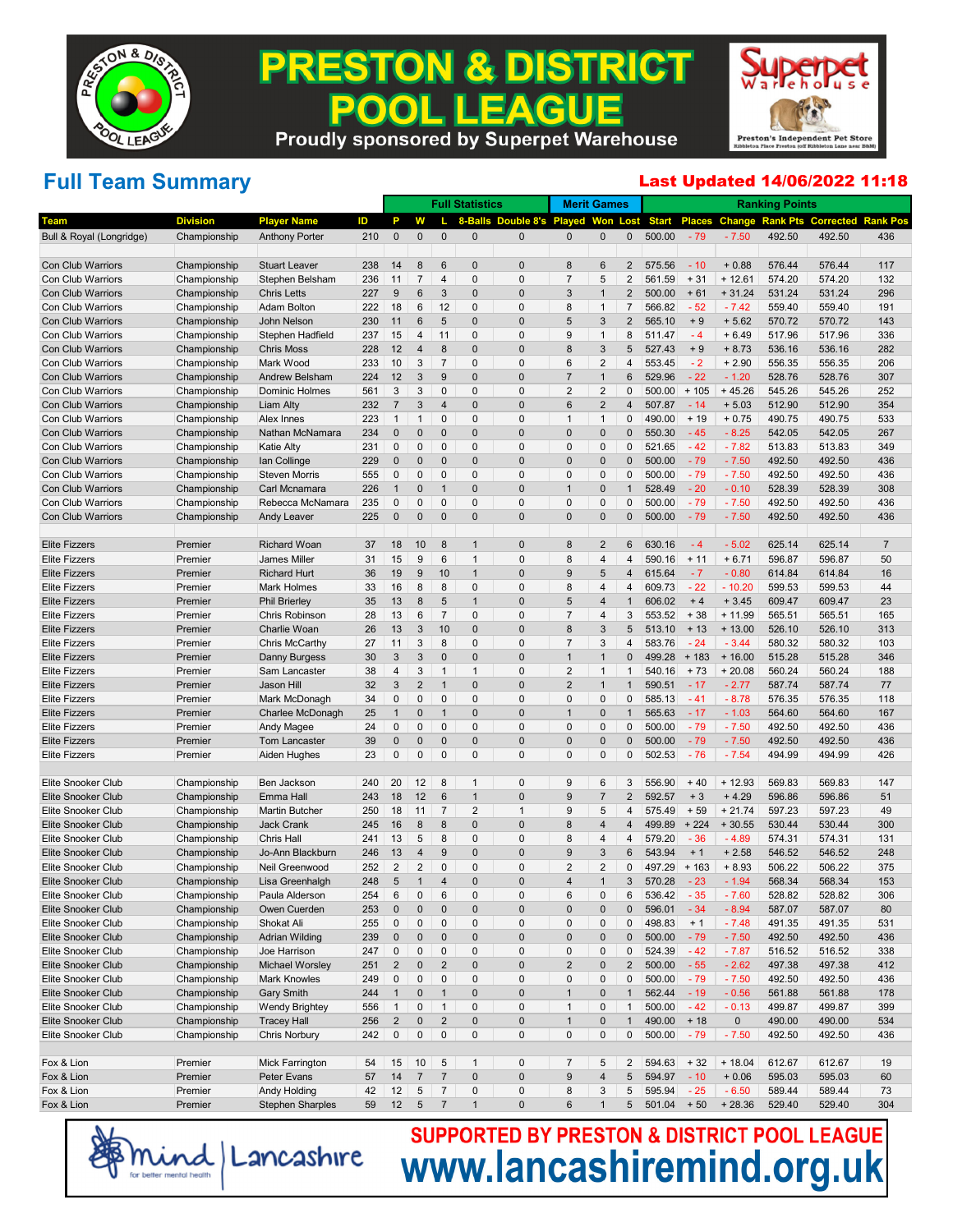

#### **PRESTON & DISTRICT EAGUE** 200 . IL **Proudly sponsored by Superpet Warehouse**



### **Full Team Summary**

#### Last Updated 14/06/2022 11:18

|                                 |                 |                           |     |                |                |                     | <b>Full Statistics</b> |                   | <b>Merit Games</b> |                         |                |              |               |               | <b>Ranking Points</b> |                  |                 |
|---------------------------------|-----------------|---------------------------|-----|----------------|----------------|---------------------|------------------------|-------------------|--------------------|-------------------------|----------------|--------------|---------------|---------------|-----------------------|------------------|-----------------|
| Team                            | <b>Division</b> | <b>Player Name</b>        | ID  | P              | w              |                     | 8-Balls                | Double 8's Played |                    | Won                     | Lost           | <b>Start</b> | <b>Places</b> | <b>Change</b> | <b>Rank Pts</b>       | <b>Corrected</b> | <b>Rank Pos</b> |
| Fox & Lion                      | Premier         | <b>Cliff Swarbrick</b>    | 44  | 16             | 4              | 12                  | 0                      | 0                 | 9                  | $\overline{2}$          | 7              | 590.70       | $-10$         | $+0.76$       | 591.46                | 591.46           | 68              |
| Fox & Lion                      | Premier         | <b>Jared Clark</b>        | 48  | 13             | 3              | 10                  | $\overline{0}$         | $\overline{0}$    | $\overline{7}$     | $\mathbf 1$             | 6              | 562.07       | $-24$         | $-1.59$       | 560.48                | 560.48           | 186             |
| Fox & Lion                      | Premier         | Martin Farrington         | 52  | 2              | 2              | $\mathbf 0$         | 0                      | 0                 | $\overline{1}$     | $\mathbf{1}$            | 0              | 500.00       | $-6$          | $+9.88$       | 509.88                | 509.88           | 363             |
| Fox & Lion                      | Premier         | <b>Stan Porter</b>        | 58  | 10             | $\mathbf{1}$   | 9                   | $\mathbf 0$            | $\mathbf 0$       | $\overline{7}$     | $\overline{0}$          | $\overline{7}$ | 562.31       | $-30$         | $-2.60$       | 559.71                | 559.71           | 190             |
| Fox & Lion                      | Premier         | Alf Ayrey                 | 41  | 6              | $\mathbf{1}$   | 5                   | 0                      | $\Omega$          | $\overline{4}$     | $\mathbf{1}$            | 3              | 500.00       | $-19$         | $+6.00$       | 506.00                | 506.00           | 376             |
| Fox & Lion                      | Premier         | Ged Byrne                 | 47  | 2              | $\mathbf{1}$   | $\mathbf{1}$        | $\mathbf 0$            | $\mathbf 0$       | $\overline{1}$     | $\mathbf 1$             | 0              | 567.33       | $-12$         | $+2.15$       | 569.48                | 569.48           | 150             |
| Fox & Lion                      | Premier         | Kenny Harper              | 50  | $\overline{2}$ | 0              | 2                   | 0                      | 0                 | $\overline{2}$     | $\mathbf 0$             | 2              | 500.00       | $-71$         | $-5.12$       | 494.88                | 494.88           | 428             |
| Fox & Lion                      | Premier         | Neil Bamber               | 55  | $\mathbf 0$    | 0              | 0                   | $\mathbf 0$            | $\mathbf 0$       | $\mathbf 0$        | $\overline{0}$          | 0              | 500.00       | $-79$         | $-7.50$       | 492.50                | 492.50           | 436             |
| Fox & Lion                      | Premier         | Adam Godwin               | 40  | 0              | 0              | $\mathbf 0$         | 0                      | 0                 | $\mathbf 0$        | $\mathbf 0$             | 0              | 500.00       | $-79$         | $-7.50$       | 492.50                | 492.50           | 436             |
| Fox & Lion                      | Premier         | <b>Mick Davies</b>        | 53  | $\mathbf 0$    | $\mathbf{0}$   | 0                   | $\mathbf 0$            | $\mathbf 0$       | $\mathbf 0$        | $\overline{0}$          | $\mathbf{0}$   | 520.96       | $-42$         | $-7.81$       | 513.15                | 513.15           | 353             |
| Fox & Lion                      | Premier         | <b>Anthony Wright</b>     | 43  | 0              | 0              | $\mathbf 0$         | 0                      | 0                 | $\mathbf 0$        | $\mathbf 0$             | 0              | 500.00       | $-79$         | $-7.50$       | 492.50                | 492.50           | 436             |
| Fox & Lion                      | Premier         | Joe Baines                | 49  | $\mathbf 0$    | $\mathbf{0}$   | 0                   | $\mathbf 0$            | $\mathbf 0$       | $\overline{0}$     | $\overline{0}$          | 0              | 500.00       | $-79$         | $-7.50$       | 492.50                | 492.50           | 436             |
| Fox & Lion                      | Premier         | Marc Finney               | 51  | 0              | 0              | $\mathbf 0$         | 0                      | $\Omega$          | $\mathbf 0$        | $\mathbf 0$             | 0              | 589.25       | $-37$         | $-8.84$       | 580.41                | 580.41           | 101             |
| Fox & Lion                      | Premier         | Paul Darwin               | 56  | $\mathbf 0$    | $\mathbf{0}$   | $\mathbf{0}$        | $\mathbf 0$            | $\mathbf 0$       | $\overline{0}$     | $\overline{0}$          | $\mathbf{0}$   | 500.00       | $-79$         | $-7.50$       | 492.50                | 492.50           | 436             |
| Fox & Lion                      | Premier         | Dean Winder               | 46  | $\mathbf{1}$   | 0              | $\mathbf{1}$        | 0                      | $\Omega$          | $\overline{1}$     | $\mathbf 0$             | $\mathbf{1}$   | 611.49       | $-9$          | $-2.52$       | 608.97                | 608.97           | 25              |
|                                 |                 |                           |     |                |                |                     |                        |                   |                    |                         |                |              |               |               |                       |                  |                 |
| <b>Greenlands Ball Breakers</b> | Championship    | Carl Toombs               | 258 | 22             | 18             | $\overline{4}$      | $\mathbf{1}$           | 0                 | 9                  | 9                       | 0              | 546.98       | $+125$        | $+30.93$      | 577.91                | 577.91           | 110             |
| <b>Greenlands Ball Breakers</b> | Championship    | <b>Steve Makinson</b>     | 268 | 19             | 13             | 6                   | $\overline{0}$         | $\overline{0}$    | 8                  | 5                       | 3              | 598.48       | $-3$          | $-1.10$       | 597.38                | 597.38           | 47              |
| <b>Greenlands Ball Breakers</b> | Championship    | Anne Roccia               | 257 | 16             | 11             | 5                   | 0                      | 0                 | 8                  | 5                       | 3              | 606.90       | $-11$         | $-4.18$       | 602.72                | 602.72           | 37              |
| <b>Greenlands Ball Breakers</b> | Championship    | Louise Kearns             | 266 | 10             | 8              | $\overline{2}$      | $\mathbf 0$            | $\mathbf 0$       | 6                  | 5                       | $\mathbf{1}$   | 554.98       | $+71$         | $+20.17$      | 575.15                | 575.15           | 125             |
| <b>Greenlands Ball Breakers</b> | Championship    | Joe Kenyon                | 263 | 9              | 5              | $\overline{4}$      | 0                      | 0                 | 6                  | 3                       | 3              | 567.82       | $+3$          | $+6.20$       | 574.02                | 574.02           | 133             |
| <b>Greenlands Ball Breakers</b> | Championship    | Zoe Corbett               | 270 | 12             | 5              | $\overline{7}$      | $\mathbf 0$            | $\mathbf 0$       | 9                  | 3                       | 6              | 546.68       | $+16$         | $+6.47$       | 553.15                | 553.15           | 221             |
| <b>Greenlands Ball Breakers</b> | Championship    | <b>Gary Swift</b>         | 261 | 8              | 5              | 3                   | 0                      | 0                 | $\overline{7}$     | 4                       | 3              | 553.04       | $+36$         | $+10.54$      | 563.58                | 563.58           | 171             |
| <b>Greenlands Ball Breakers</b> | Championship    | Ken Marland               | 265 | 9              | 5              | $\overline{4}$      | $\mathbf 0$            | $\mathbf 0$       | $\overline{7}$     | 3                       | $\overline{4}$ | 500.00       | $+29$         | $+19.57$      | 519.57                | 519.57           | 328             |
| <b>Greenlands Ball Breakers</b> | Championship    | <b>Stuart Singleton</b>   | 269 | $\overline{7}$ | 4              | 3                   | 0                      | $\Omega$          | 3                  | $\overline{2}$          | $\mathbf{1}$   | 512.04       | $+27$         | $+18.32$      | 530.36                | 530.36           | 301             |
| <b>Greenlands Ball Breakers</b> | Championship    | Dan Brightey              | 260 | 10             | 4              | $6\phantom{1}$      | $\mathbf 0$            | $\mathbf 0$       | $\overline{7}$     | $\overline{4}$          | 3              | 551.73       | $-11$         | $-0.09$       | 551.64                | 551.64           | 227             |
| <b>Greenlands Ball Breakers</b> | Championship    | John Kearns               | 264 | 3              | 3              | $\mathbf 0$         | 0                      | 0                 | $\overline{1}$     | $\mathbf{1}$            | 0              | 556.87       | $+19$         | $+6.75$       | 563.62                | 563.62           | 169             |
| <b>Greenlands Ball Breakers</b> | Championship    | <b>Giz Singh</b>          | 262 | $\mathbf 0$    | 0              | $\mathbf{0}$        | $\mathbf 0$            | $\overline{0}$    | $\mathbf{0}$       | $\overline{0}$          | $\mathbf{0}$   | 583.17       | $-49$         | $-8.75$       | 574.42                | 574.42           | 130             |
| <b>Greenlands Ball Breakers</b> | Championship    | Mark Grant                | 267 | 0              | 0              | $\mathbf 0$         | 0                      | 0                 | $\mathbf 0$        | $\mathbf 0$             | 0              | 500.00       | $-79$         | $-7.50$       | 492.50                | 492.50           | 436             |
| <b>Greenlands Ball Breakers</b> | Championship    | <b>Clifford Graham</b>    | 259 | 1              | 0              | $\mathbf{1}$        | $\Omega$               | $\Omega$          | $\Omega$           | $\overline{0}$          | $\mathbf{0}$   | 501.25       | $-63$         | $-4.12$       | 497.13                | 497.13           | 416             |
|                                 |                 |                           |     |                |                |                     |                        |                   |                    |                         |                |              |               |               |                       |                  |                 |
| <b>Gregorys Goodfellas</b>      | Premier         | Russ Lofthouse            | 76  | 19             | 15             | $\overline{4}$      | $\overline{4}$         | $\mathbf 0$       | 9                  | 8                       | $\mathbf{1}$   | 621.17       | $+2$          | $+9.75$       | 630.92                | 630.92           | 3               |
| Gregorys Goodfellas             | Premier         | Marc Dickinson            | 75  | 16             | 13             | 3                   | 0                      | 0                 | 9                  | 9                       | 0              | 608.95       | $+12$         | $+11.18$      | 620.13                | 620.13           | 12              |
| <b>Gregorys Goodfellas</b>      | Premier         | <b>Gary Close</b>         | 63  | 18             | 12             | 6                   | $\mathbf{1}$           | $\mathbf 0$       | 9                  | $\overline{4}$          | 5              | 515.90       | $+199$        | $+59.75$      | 575.65                | 575.65           | 122             |
| Gregorys Goodfellas             | Premier         | Jason Smith               | 67  | 16             | 11             | 5                   | $\mathbf{1}$           | 0                 | 8                  | 6                       | 2              | 490.35       | $+343$        | $+65.74$      | 556.09                | 556.09           | 208             |
| <b>Gregorys Goodfellas</b>      | Premier         | <b>Kieron Field</b>       | 71  | 10             | 8              | $\overline{2}$      | $\mathbf 0$            | $\overline{0}$    | $\overline{7}$     | 5                       | 2              | 594.41       | $+17$         | $+9.88$       | 604.29                | 604.29           | 35              |
| Gregorys Goodfellas             | Premier         | Daniel Roccia             | 62  | 9              | $\overline{7}$ | 2                   | $\mathbf{1}$           | 0                 | $\overline{7}$     | 5                       | 2              | 602.38       | $+7$          | $+5.59$       | 607.97                | 607.97           | 28              |
| <b>Gregorys Goodfellas</b>      | Premier         | Lee Anderson              | 72  | 12             | $\overline{7}$ | 5                   | $\overline{2}$         | $\overline{0}$    | 6                  | 3                       | 3              | 565.39       | $+84$         | $+26.86$      | 592.25                | 592.25           | 67              |
| Gregorys Goodfellas             | Premier         | <b>Andrew Lockhart</b>    | 60  | 10             | 4              | 6                   | $\mathbf{1}$           | 0                 | 8                  | 3                       | 5              | 600.49       | $-26$         | $-7.01$       | 593.48                | 593.48           | 64              |
| <b>Gregorys Goodfellas</b>      | Premier         | John Bench                | 69  | 5              | 3              | $\overline{2}$      | $\mathbf 0$            | $\overline{0}$    | 3                  | $\overline{2}$          | $\mathbf{1}$   | 518.08       | $+19$         | $+13.30$      | 531.38                | 531.38           | 295             |
| Gregorys Goodfellas             | Premier         | Leigh Robinson            | 74  | 0              | 0              | $\mathbf 0$         | 0                      | 0                 | $\mathbf 0$        | $\mathbf 0$             | 0              | 500.00       | $-79$         | $-7.50$       | 492.50                | 492.50           | 436             |
| <b>Gregorys Goodfellas</b>      | Premier         | <b>Gary Duckworth</b>     | 64  | $\mathbf 0$    | $\mathbf{0}$   | 0                   | $\mathbf 0$            | $\mathbf 0$       | $\mathbf 0$        | $\overline{0}$          | 0              | 500.00       | $-79$         | $-7.50$       | 492.50                | 492.50           | 436             |
| Gregorys Goodfellas             | Premier         | <b>Tony Roccia</b>        | 79  | 0              | 0              | $\mathbf 0$         | 0                      | 0                 | $\mathbf 0$        | $\mathbf 0$             | 0              | 557.84       | $-60$         | $-8.37$       | 549.47                | 549.47           | 239             |
| <b>Gregorys Goodfellas</b>      | Premier         | <b>James Peoples</b>      | 66  | $\mathbf 0$    | 0              | 0                   | $\mathbf 0$            | $\mathbf 0$       | $\mathbf 0$        | $\overline{0}$          | 0              | 604.85       | $-26$         | $-9.07$       | 595.78                | 595.78           | 57              |
| Gregorys Goodfellas             | Premier         | Shane O'Connor            | 77  | 0              | 0              | $\mathbf 0$         | 0                      | 0                 | $\mathbf 0$        | $\mathbf 0$             | 0              | 500.00       | $-79$         | $-7.50$       | 492.50                | 492.50           | 436             |
| <b>Gregorys Goodfellas</b>      | Premier         | Karl Luisi                | 70  | $\Omega$       | $\mathbf{0}$   | $\mathbf{0}$        | $\mathbf 0$            | $\mathbf 0$       | $\mathbf 0$        | $\overline{0}$          | $\mathbf{0}$   | 552.47       | $-45$         | $-8.29$       | 544.18                | 544.18           | 257             |
| Gregorys Goodfellas             | Premier         | Lee Beavers               | 73  | $\mathbf{0}$   | 0              | $\mathbf{0}$        | $\Omega$               | $\Omega$          | $\mathbf{0}$       | $\mathbf 0$             | 0              | 500.00       | $-79$         | $-7.50$       | 492.50                | 492.50           | 436             |
| Gregorys Goodfellas             | Premier         | Jimmy Stewart             | 68  | $\mathbf{0}$   | 0              | $\mathbf{0}$        | $\Omega$               | $\Omega$          | $\Omega$           | 0                       | $\mathbf 0$    | 500.00       | 79            | 7.50          | 492.50                | 492.50           | 436             |
|                                 |                 |                           |     |                |                |                     |                        |                   |                    |                         |                |              |               |               |                       |                  |                 |
| <b>Hendrys Hangovers</b>        | Premier         | Peter Billington          | 95  | 16             | 12             | $\overline{4}$      | $\overline{1}$         | $\pmb{0}$         | $\bf 8$            | $\overline{7}$          | $\mathbf{1}$   | 611.09       | $+3$          | $+4.43$       | 615.52                | 615.52           | 15              |
| <b>Hendrys Hangovers</b>        | Premier         | Joseph Graham             | 93  | 10             | 8              | 2                   | $\mathbf 0$            | $\overline{0}$    | 8                  | $6\phantom{1}6$         | $\overline{2}$ | 523.43       | $+121$        | $+37.87$      | 561.30                | 561.30           | 179             |
| <b>Hendrys Hangovers</b>        | Premier         | <b>Hadrian Alty</b>       | 87  | 14             | $\overline{7}$ | $\overline{7}$      | $\mathbf{0}$           | $\pmb{0}$         | 9                  | 4                       | 5              | 592.68       | $-23$         | $-4.57$       | 588.11                | 588.11           | 76              |
| Hendrys Hangovers               | Premier         | Matt Herrington           | 94  | 12             | $\overline{7}$ | 5                   | $\overline{0}$         | $\overline{0}$    | 9                  | 5                       | $\overline{4}$ | 601.44       | $+16$         | $+9.79$       | 611.23                | 611.23           | 21              |
| <b>Hendrys Hangovers</b>        | Premier         | James Ferris              | 91  | 11             | $\overline{7}$ | $\overline{4}$      | $\overline{1}$         | $\pmb{0}$         | $\boldsymbol{9}$   | 6                       | 3              | 588.15       | $+24$         | $+ 11.48$     | 599.63                | 599.63           | 42              |
| Hendrys Hangovers               | Premier         | <b>Christopher Fenton</b> | 82  | 10             | 6              | $\overline{4}$      | $\overline{0}$         | $\overline{0}$    | $\overline{7}$     | 3                       | $\overline{4}$ | 582.24       | $+4$          | $+4.34$       | 586.58                | 586.58           | 82              |
| <b>Hendrys Hangovers</b>        | Premier         | Harry Nixon               | 88  | $\bf 8$        | 5              | $\mathsf 3$         | $\overline{1}$         | $\pmb{0}$         | $\sqrt{5}$         | $\overline{\mathbf{c}}$ | 3              | 599.63       | $+8$          | $+ 5.37$      | 605.00                | 605.00           | 33              |
| Hendrys Hangovers               | Premier         | Andrew Kelday             | 80  | 9              | $\overline{4}$ | 5                   | 0                      | $\overline{0}$    | $\overline{7}$     | $\sqrt{3}$              | $\overline{4}$ | 521.34       | $+22$         | $+12.71$      | 534.05                | 534.05           | 286             |
| <b>Hendrys Hangovers</b>        | Premier         | Stephen Kay               | 97  | $\overline{7}$ | $\mathfrak{S}$ | $\overline{4}$      | $\overline{1}$         | $\pmb{0}$         | $\overline{7}$     | 3                       | $\overline{4}$ | 610.91       | $-15$         | $-6.23$       | 604.68                | 604.68           | 34              |
| Hendrys Hangovers               | Premier         | Stephen Nixon             | 98  | 10             | 3              | $\overline{7}$      | $\mathbf 0$            | $\overline{0}$    | $\overline{7}$     | $\mathbf{1}$            | 6              | 585.97       | $+1$          | $+4.40$       | 590.37                | 590.37           | 70              |
| Hendrys Hangovers               | Premier         | <b>Matt Hughes</b>        | 545 | $\overline{4}$ | 3              | $\mathbf{1}$        | $\overline{0}$         | $\pmb{0}$         | $\overline{4}$     | 3                       | $\mathbf{1}$   | 500.00       | $+34$         | $+20.60$      | 520.60                | 520.60           | 323             |
| Hendrys Hangovers               | Premier         | <b>Daniel Abbott</b>      | 83  | $\mathbf{1}$   | $\mathbf{1}$   | $\mathsf{O}\xspace$ | $\mathbf 0$            | $\overline{0}$    | $\mathbf{1}$       | $\mathbf{1}$            | 0              | 579.21       | $-1$          | $+2.51$       | 581.72                | 581.72           | 95              |
| Hendrys Hangovers               | Premier         | James Cahill              | 90  | $\mathbf 0$    | $\mathbf 0$    | $\mathbf 0$         | $\pmb{0}$              | $\pmb{0}$         | $\pmb{0}$          | $\mathbf{0}$            | $\mathbf 0$    | 500.00       | $-79$         | $-7.50$       | 492.50                | 492.50           | 436             |
| Hendrys Hangovers               | Premier         | <b>Ben Snape</b>          | 81  | $\mathbf 0$    | 0              | $\mathbf 0$         | 0                      | $\overline{0}$    | $\mathbf 0$        | $\mathbf 0$             | 0              | 500.00       | $-79$         | $-7.50$       | 492.50                | 492.50           | 436             |

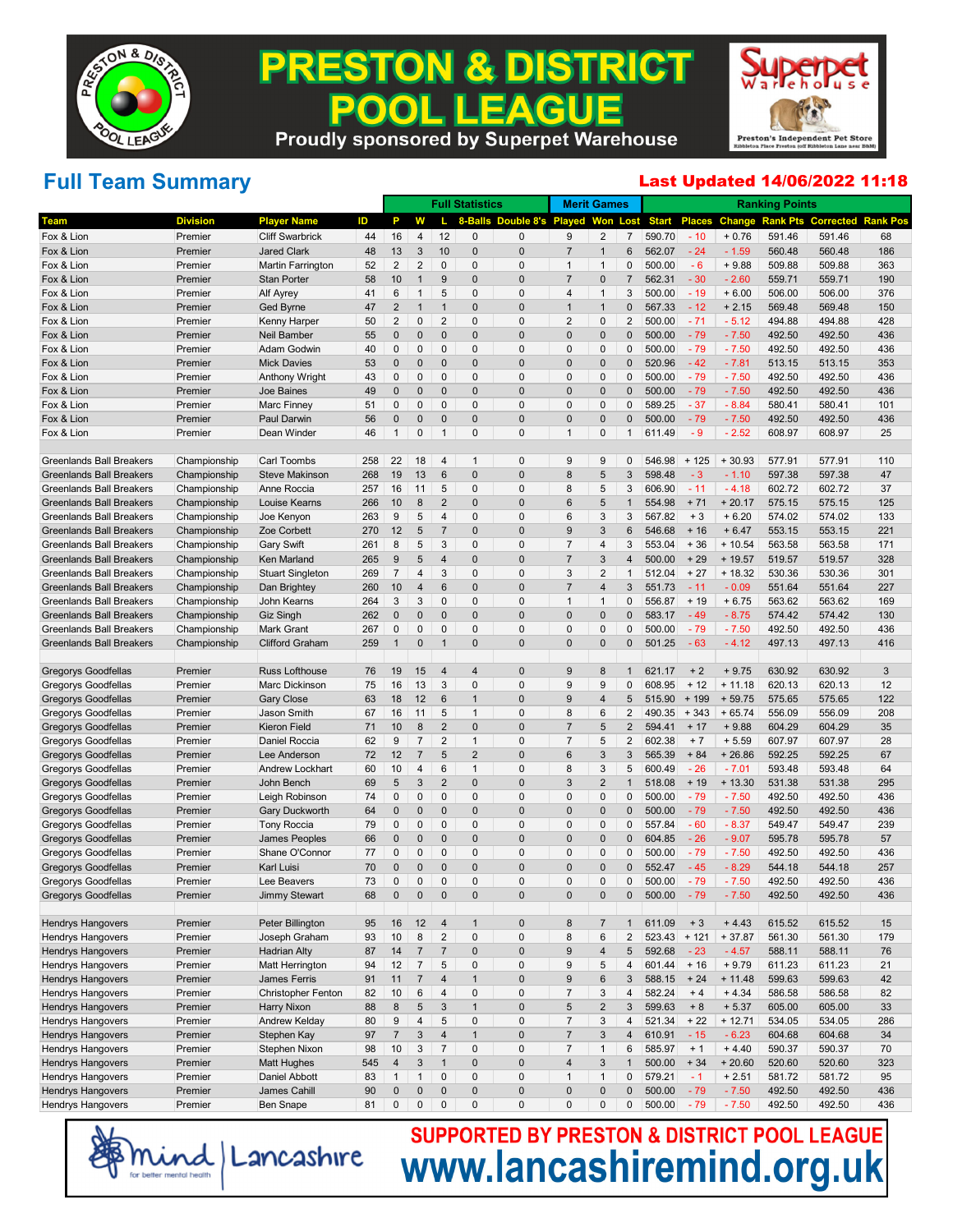

### **PRESTON & DISTRICT** . LEAGUE 200 **Proudly sponsored by Superpet Warehouse**



# **Full Team Summary**

#### Last Updated 14/06/2022 11:18

|                          |                 |                         |     |                 |                         |                | <b>Full Statistics</b> |                                    |                  | <b>Merit Games</b>      |                |                |               |             | <b>Ranking Points</b> |                  |                 |
|--------------------------|-----------------|-------------------------|-----|-----------------|-------------------------|----------------|------------------------|------------------------------------|------------------|-------------------------|----------------|----------------|---------------|-------------|-----------------------|------------------|-----------------|
| Team                     | <b>Division</b> | <b>Player Name</b>      | ID  | P               | w                       |                |                        | 8-Balls Double 8's Played Won Lost |                  |                         |                | <b>Start</b>   | <b>Places</b> | Change      | <b>Rank Pts</b>       | <b>Corrected</b> | <b>Rank Pos</b> |
| <b>Hendrys Hangovers</b> | Premier         | Sheldon Ward            | 96  | $\mathbf 0$     | 0                       | $\mathbf{0}$   | $\mathbf 0$            | $\mathbf 0$                        | $\Omega$         | 0                       | $\mathbf{0}$   | 490.00         | $+18$         | $\mathbf 0$ | 490.00                | 490.00           | 534             |
| <b>Hendrys Hangovers</b> | Premier         | Jason Ward              | 92  | $\mathbf{0}$    | 0                       | 0              | 0                      | 0                                  | $\mathbf{0}$     | 0                       | 0              | 577.50         | $-47$         | $-8.66$     | 568.84                | 568.84           | 151             |
| <b>Hendrys Hangovers</b> | Premier         | <b>Jack Toner</b>       | 89  | 0               | $\mathbf{0}$            | $\mathbf{0}$   | $\mathbf 0$            | $\mathbf 0$                        | $\Omega$         | $\overline{0}$          | $\mathbf{0}$   | 500.00         | $-79$         | $-7.50$     | 492.50                | 492.50           | 436             |
| <b>Hendrys Hangovers</b> | Premier         | Dave Whalley            | 84  | $\mathbf{0}$    | 0                       | $\mathbf{0}$   | 0                      | 0                                  | $\Omega$         | $\mathbf 0$             | 0              | 500.00         | $-79$         | $-7.50$     | 492.50                | 492.50           | 436             |
| <b>Hendrys Hangovers</b> | Premier         | Steve Pye               | 99  | $\overline{0}$  | $\mathbf{0}$            | $\mathbf{0}$   | $\mathbf 0$            | $\mathbf 0$                        | $\Omega$         | $\overline{0}$          | $\mathbf{0}$   | 500.00         | $-79$         | $-7.50$     | 492.50                | 492.50           | 436             |
| <b>Hendrys Hangovers</b> | Premier         | Graham Leeming          | 86  | $\mathbf{0}$    | 0                       | $\mathbf{0}$   | $\Omega$               | 0                                  | $\mathbf{0}$     | 0                       | 0              | 500.00         | $-79$         | $-7.50$     | 492.50                | 492.50           | 436             |
| <b>Hendrys Hangovers</b> | Premier         | Fergus Tam              | 85  | 0               | $\mathbf{0}$            | $\pmb{0}$      | $\mathbf 0$            | $\Omega$                           | $\Omega$         | $\overline{0}$          | $\mathbf{0}$   | 500.00         | $-79$         | $-7.50$     | 492.50                | 492.50           | 436             |
| <b>Hendrys Honeyz</b>    | Division 1      | Natalia McElligott      | 435 | 19              | 12                      | $\overline{7}$ | $\mathbf 0$            | $\mathbf 0$                        | 9                | $\overline{7}$          | $\overline{2}$ | 551.83         | $+41$         | $+10.54$    | 562.37                | 562.37           | 174             |
| <b>Hendrys Honeyz</b>    | Division 1      | Pat Green               | 436 | 14              | 9                       | 5              | 0                      | 0                                  | 8                | 7                       | $\mathbf{1}$   | 522.77         | $+19$         | $+ 11.63$   | 534.40                | 534.40           | 284             |
| <b>Hendrys Honeyz</b>    | Division 1      | <b>Caroline Hastie</b>  | 430 | 15              | 8                       | $\overline{7}$ | $\mathbf 0$            | $\mathbf 0$                        | 7                | 4                       | 3              | 548.93         | $+10$         | $+5.13$     | 554.06                | 554.06           | 215             |
| Hendrys Honeyz           | Division 1      | Sara Payne              | 438 | 11              | $\overline{7}$          | $\overline{4}$ | 0                      | 0                                  | $\overline{7}$   | 6                       | $\mathbf{1}$   | 500.00         | $+37$         | $+22.18$    | 522.18                | 522.18           | 320             |
| <b>Hendrys Honeyz</b>    | Division 1      | Kerry O'Donnell         | 432 | 13              | 3                       | 10             | $\mathbf 0$            | $\mathbf 0$                        | 9                | 3                       | 6              | 511.75         | $-10$         | $+4.62$     | 516.37                | 516.37           | 341             |
| Hendrys Honeyz           | Division 1      | Dave Koerten            | 546 | 3               | 3                       | 0              | $\Omega$               | $\Omega$                           | $\overline{2}$   | $\sqrt{2}$              | 0              | 500.00         | $+1$          | $+12.40$    | 512.40                | 512.40           | 356             |
| <b>Hendrys Honeyz</b>    | Division 1      | Donna Wells             | 431 | 8               | $\overline{2}$          | 6              | $\mathbf 0$            | $\mathbf 0$                        | 6                | $\overline{\mathbf{c}}$ | $\overline{4}$ | 528.20         | $-22$         | $-0.77$     | 527.43                | 527.43           | 311             |
| Hendrys Honeyz           | Division 1      | Sam Battye              | 437 | 8               | $\overline{2}$          | 6              | 0                      | 0                                  | 6                | $\overline{2}$          | 4              | 521.98         | $-19$         | $-1.48$     | 520.50                | 520.50           | 325             |
| <b>Hendrys Honeyz</b>    | Division 1      | Paul McNeil             | 559 | 3               | $\mathbf{1}$            | $\overline{2}$ | $\mathbf 0$            | $\mathbf 0$                        | $\overline{2}$   | $\mathbf 1$             | $\mathbf{1}$   | 500.00         | $-30$         | $+3.77$     | 503.77                | 503.77           | 387             |
| Hendrys Honeyz           | Division 1      | <b>Susan Cowell</b>     | 439 | 12              | $\mathbf{1}$            | 11             | 0                      | $\Omega$                           | 9                | $\mathbf{1}$            | 8              | 523.35         | $-38$         | $-6.92$     | 516.43                | 516.43           | 340             |
| <b>Hendrys Honeyz</b>    | Division 1      | <b>Maxine Armstrong</b> | 434 | 4               | $\mathbf{0}$            | $\overline{4}$ | $\mathbf 0$            | $\mathbf 0$                        |                  | $\overline{0}$          | $\mathbf{1}$   | 500.00         | $-54$         | $-2.61$     | 497.39                | 497.39           | 411             |
| <b>Hendrys Honeyz</b>    | Division 1      | <b>Luke Wilding</b>     | 433 | 0               | $\mathbf 0$             | $\mathbf{0}$   | 0                      | 0                                  | $\Omega$         | $\mathbf 0$             | 0              | 499.85         | $-3$          | $-7.50$     | 492.35                | 492.35           | 528             |
| <b>Hendrys Honeyz</b>    | Division 1      | Amanda Wilding          | 429 | $\mathbf 0$     | $\mathbf{0}$            | $\mathbf{0}$   | $\mathbf 0$            | $\Omega$                           | $\Omega$         | $\overline{0}$          | $\mathbf{0}$   | 490.00         | $+18$         | $\pmb{0}$   | 490.00                | 490.00           | 534             |
| Ingol Social Club B      | Premier         | Dean Donohue            | 106 | 17              | 11                      | 6              | 3                      | $\mathbf 0$                        | 8                | 7                       | 1              | 582.48         | $+59$         | $+26.05$    | 608.53                | 608.53           | 26              |
| Ingol Social Club B      | Premier         | <b>Anthony Rafferty</b> | 101 | 18              | 10                      | 8              | $\overline{0}$         | 0                                  | 8                | 5                       | 3              | 566.76         | $+76$         | $+25.81$    | 592.57                | 592.57           | 66              |
| Ingol Social Club B      | Premier         | Nevin Lupton            | 109 | 14              | $6\phantom{1}$          | 8              | $\mathbf 0$            | $\mathbf 0$                        | 7                | 3                       | $\overline{4}$ | 555.39         | $+96$         | $+25.71$    | 581.10                | 581.10           | 99              |
| Ingol Social Club B      | Premier         | Peter Richmond          | 110 | 11              | 5                       | 6              | $\mathbf{1}$           | $\Omega$                           | 6                | 3                       | 3              | 573.52         | $+24$         | $+9.18$     | 582.70                | 582.70           | 92              |
| Ingol Social Club B      | Premier         | <b>Mick Day</b>         | 108 | 11              | 5                       | $6\phantom{1}$ | $\mathbf 0$            | $\mathbf 0$                        | 7                | 5                       | $\overline{2}$ | 590.56         | $+3$          | $+5.61$     | 596.17                | 596.17           | 56              |
| Ingol Social Club B      | Premier         | Andy Harwood            | 100 | 13              | 5                       | 8              | 0                      | 0                                  | $\overline{7}$   | $\overline{2}$          | 5              | 556.01         | $+72$         | $+20.04$    | 576.05                | 576.05           | 120             |
| Ingol Social Club B      | Premier         | <b>Callum Parker</b>    | 102 | $\overline{7}$  | 3                       | $\overline{4}$ | $\mathbf 0$            | $\mathbf 0$                        | 5                | 3                       | $\overline{2}$ | 537.78         | $+25$         | $+11.62$    | 549.40                | 549.40           | 241             |
| Ingol Social Club B      | Premier         | Carl Szmit              | 103 | 6               | 2                       | $\overline{4}$ | $\Omega$               | $\Omega$                           | $\overline{4}$   | $\overline{c}$          | 2              | 549.55         | $-2$          | $+2.43$     | 551.98                | 551.98           | 225             |
| Ingol Social Club B      | Premier         | Scott Lee               | 111 | 13              | $\overline{2}$          | 11             | $\mathbf 0$            | $\mathbf 0$                        | 9                | 1                       | 8              | 570.60         | $-36$         | $-4.77$     | 565.83                | 565.83           | 164             |
| Ingol Social Club B      | Premier         | Gary Nicholson          | 107 | $\mathbf{0}$    | 0                       | $\mathbf{0}$   | 0                      | 0                                  | $\Omega$         | $\mathbf 0$             | 0              | 578.48         | $-48$         | $-8.68$     | 569.80                | 569.80           | 148             |
| Ingol Social Club B      | Premier         | Chris Milne             | 104 | 3               | $\pmb{0}$               | 3              | $\overline{0}$         | $\mathbf 0$                        | 1                | $\overline{0}$          | $\mathbf{1}$   | 542.61         | $-19$         | $-3.40$     | 539.21                | 539.21           | 273             |
| Ingol Social Club B      | Premier         | Connor Day              | 105 | $\sqrt{2}$      | 0                       | $\overline{2}$ | $\Omega$               | $\Omega$                           | $\overline{2}$   | $\mathbf 0$             | 2              | 563.63         | $-31$         | $-3.22$     | 560.41                | 560.41           | 187             |
| Ingol Social Club C      | Premier         | Liam Foley              | 121 | 14              | 12                      | 2              | 3                      | 0                                  | 6                | 5                       | $\mathbf{1}$   | 610.43         | $+15$         | $+15.57$    | 626.00                | 626.00           | 6               |
| Ingol Social Club C      | Premier         | <b>Kenny Day</b>        | 120 | 15              | 11                      | $\overline{4}$ | $\mathbf 0$            | $\mathbf 0$                        | 8                | $\overline{7}$          | $\mathbf{1}$   | 603.08         | $+20$         | $+12.67$    | 615.75                | 615.75           | 14              |
| Ingol Social Club C      | Premier         | Steve Wilson            | 126 | 14              | 8                       | 6              | $\mathbf{1}$           | $\Omega$                           | 8                | 4                       | 4              | 607.41         | $+3$          | $+3.05$     | 610.46                | 610.46           | 22              |
| Ingol Social Club C      | Premier         | Nigel Worthington       | 122 | 13              | 8                       | 5              | $\mathbf 0$            | $\mathbf 0$                        | 8                | $\overline{4}$          | 4              | 614.06         | $-15$         | $-5.72$     | 608.34                | 608.34           | 27              |
| Ingol Social Club C      | Premier         | Kane Cleland            | 119 | 15              | 8                       | $\overline{7}$ | 0                      | 0                                  | 9                | 5                       | 4              | 599.95         | $-12$         | $-3.11$     | 596.84                | 596.84           | 52              |
| Ingol Social Club C      | Premier         | <b>Steve Lewis</b>      | 125 | 9               | $6\phantom{1}$          | 3              | $\mathbf 0$            | $\mathbf 0$                        | 7                | 4                       | 3              | 574.90         | $+21$         | $+8.47$     | 583.37                | 583.37           | 89              |
| Ingol Social Club C      | Premier         | Paul Foley              | 553 | $\overline{7}$  | 6                       | $\mathbf{1}$   | $\Omega$               | $\Omega$                           | $\overline{4}$   | 3                       | $\mathbf 1$    | 500.00         | $+78$         | $+37.33$    | 537.33                | 537.33           | 279             |
| Ingol Social Club C      | Premier         | Sam Leeming             | 123 | 12              | 3                       | 9              | $\mathbf 0$            | $\mathbf 0$                        | 8                | 1                       | $\overline{7}$ | 589.32         | $-28$         | $-6.24$     | 583.08                | 583.08           | 90              |
| Ingol Social Club C      | Premier         | <b>Craig Davis</b>      | 116 | 3               | 2                       | $\mathbf{1}$   | $\mathbf{1}$           | 0                                  | 3                | $\overline{2}$          | $\mathbf{1}$   | 500.00         | $-4$          | $+11.33$    | 511.33                | 511.33           | 361             |
| Ingol Social Club C      | Premier         | Dave Caffrey            | 117 | $6\phantom{1}6$ | $\overline{2}$          | $\overline{4}$ | $\mathbf 0$            | $\mathbf 0$                        | $\overline{4}$   | $\overline{0}$          | 4              | 580.00         | $-9$          | $+1.08$     | 581.08                | 581.08           | 100             |
| Ingol Social Club C      | Premier         | Alan Jones              | 112 | $\mathbf{0}$    | 0                       | 0              | $\Omega$               | $\Omega$                           | $\Omega$         | $\mathbf{0}$            | $\Omega$       | 500.00         | $-79$         | $-7.50$     | 492.50                | 492.50           | 436             |
| Ingol Social Club C      | Premier         | Jayson Shaw             | 118 | $\mathbf{0}$    | $\Omega$                | $\Omega$       | $\Omega$               | $\Omega$                           | $\Omega$         | $\Omega$                | $\Omega$       | 500.00         | $-79$         | $-7.50$     | 492.50                | 492.50           | 436             |
| Ingol Social Club C      | Premier         | Chris Melling           | 114 | $\pmb{0}$       | 0                       | $\pmb{0}$      |                        |                                    |                  |                         |                | 500.00         | - 79          | $-7.50$     | 492.50                | 492.50           | 436             |
| Ingol Social Club C      | Premier         |                         | 115 | $\bf{0}$        | $\pmb{0}$               | $\pmb{0}$      | 0                      | 0                                  | $\mathbf 0$      | 0                       | 0              | 500.00         | $-79$         | $-7.50$     | 492.50                | 492.50           | 436             |
| Ingol Social Club C      | Premier         | Sean Maddock            | 124 | 6               | 0                       | 6              | $\mathbf{0}$           | 0                                  | 4                | $\pmb{0}$               | 4              | 582.74         | $-63$         | $-12.83$    | 569.91                | 569.91           | 146             |
| Ingol Social Club C      | Premier         | Andy Croasdale          | 113 | $\mathbf{1}$    | 0                       | $\mathbf{1}$   | $\pmb{0}$              | $\pmb{0}$                          | $\overline{1}$   | $\pmb{0}$               | $\mathbf{1}$   | 500.00         | $-53$         | $-2.53$     | 497.47                | 497.47           | 410             |
| Ingol Social Club X      | Division 1      | <b>Ben Fairley</b>      | 440 | 22              | 17                      | $\sqrt{5}$     | 0                      | 0                                  | 9                | 7                       | $\overline{2}$ | 522.65         | $+93$         | $+32.45$    | 555.10                | 555.10           | 211             |
| Ingol Social Club X      | Division 1      | Neil Cartwright         | 446 | 16              | 9                       | $\overline{7}$ | $\pmb{0}$              | $\pmb{0}$                          | 9                | 4                       | 5              | 500.00         | $+45$         | $+27.35$    | 527.35                | 527.35           | 312             |
| Ingol Social Club X      | Division 1      | Tom Smith               | 451 | 14              | 8                       | 6              | $\pmb{0}$              | 0                                  | $\overline{7}$   | 5                       | $\overline{2}$ | 516.40         | $+42$         | $+21.85$    | 538.25                | 538.25           | 276             |
| Ingol Social Club X      | Division 1      | Kian Wilson             | 442 | 16              | $\overline{7}$          | 9              | $\pmb{0}$              | $\pmb{0}$                          | 8                | 3                       | 5              | 531.52         | $+4$          | $+6.61$     | 538.13                | 538.13           | 277             |
| Ingol Social Club X      | Division 1      | <b>Eddie Moss</b>       | 441 | $9\,$           | $\overline{\mathbf{4}}$ | 5              | $\pmb{0}$              | $\pmb{0}$                          | 6                | 2                       | 4              | 502.39         | $+14$         | $+14.53$    | 516.92                | 516.92           | 337             |
| Ingol Social Club X      | Division 1      | Mark Gallagher          | 532 | 8               | $\overline{4}$          | $\overline{4}$ | $\pmb{0}$              | $\pmb{0}$                          | $\sqrt{4}$       | 3                       | $\mathbf{1}$   | $499.44 + 156$ |               | $+7.22$     | 506.66                | 506.66           | 372             |
| Ingol Social Club X      | Division 1      | Mark Robinson           | 444 | 10              | $\mathsf 3$             | $\overline{7}$ | $\mathbf{0}$           | $\pmb{0}$                          | $\bf 8$          | 2                       | 6              | 552.55         | $-39$         | $-6.26$     | 546.29                | 546.29           | 249             |
| Ingol Social Club X      | Division 1      | <b>Beth Wilson</b>      | 549 | 6               | 3                       | 3              | $\pmb{0}$              | $\pmb{0}$                          | $\sqrt{4}$       | 3                       | $\mathbf{1}$   | 500.00         | $-12$         | $+7.42$     | 507.42                | 507.42           | 369             |
| Ingol Social Club X      | Division 1      | <b>Rhys Crawford</b>    | 448 | $9\,$           | $\mathbf{1}$            | 8              | 0                      | $\pmb{0}$                          | $\boldsymbol{7}$ | $\mathbf 1$             | 6              | 500.00         | $-45$         | $-0.33$     | 499.67                | 499.67           | 402             |
| Ingol Social Club X      | Division 1      | Mark Shirley            | 445 | $\overline{2}$  | $\mathbf{1}$            | $\overline{1}$ | $\pmb{0}$              | $\pmb{0}$                          | $\mathbf{1}$     | $\mathbf{1}$            | 0              | 525.64         | $-10$         | $+3.83$     | 529.47                | 529.47           | 303             |
| Ingol Social Club X      | Division 1      | <b>Scott Thomas</b>     | 450 | $\overline{2}$  | $\mathbf{1}$            | $\overline{1}$ | $\pmb{0}$              | $\pmb{0}$                          | $\sqrt{2}$       | $\mathbf 1$             | 1              | 507.41         | $-39$         | $-2.18$     | 505.23                | 505.23           | 381             |

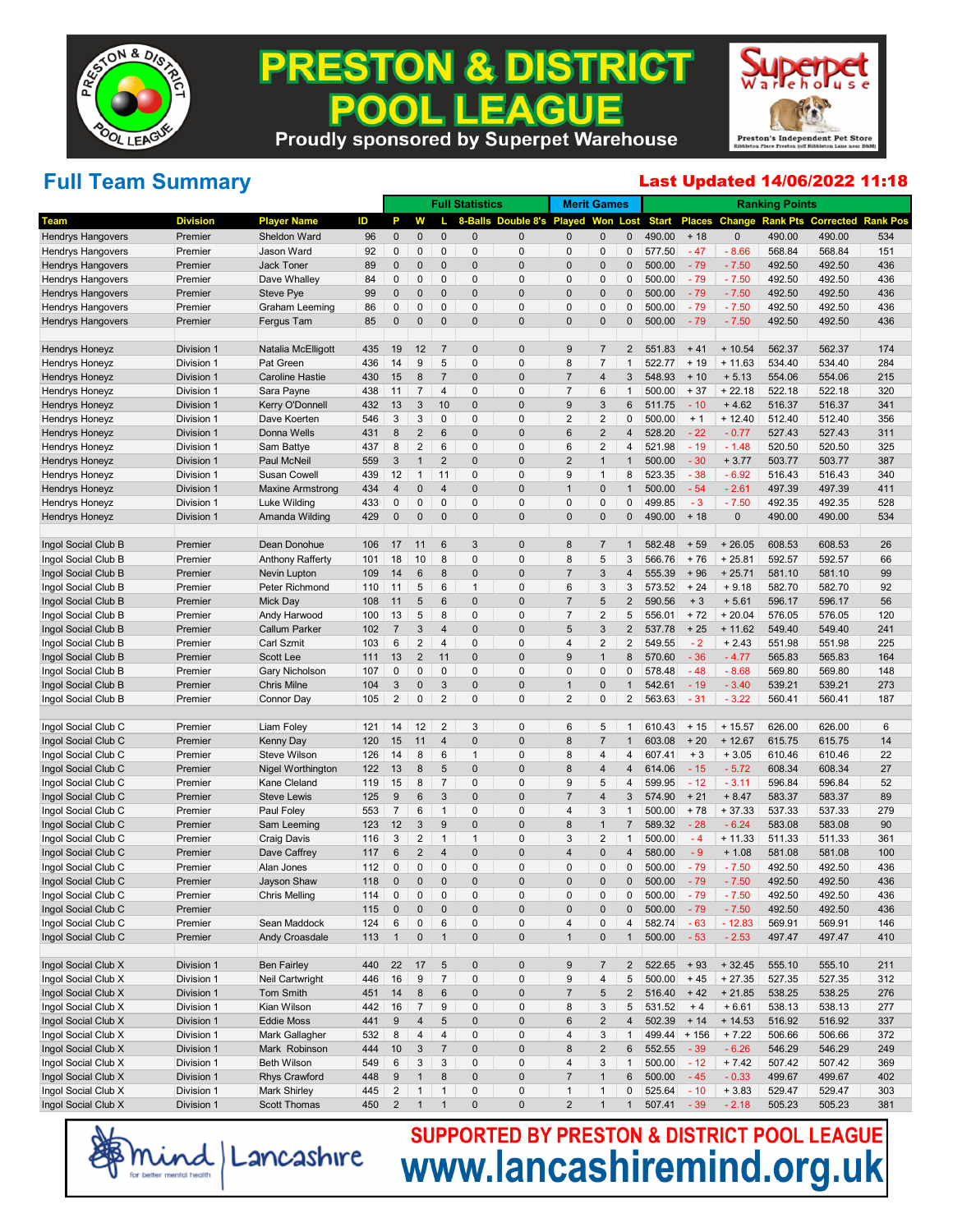

#### **PRESTON & DISTRICT EAGUE** P  $\bullet$ П **Proudly sponsored by Superpet Warehouse**



# **Full Team Summary**

#### Last Updated 14/06/2022 11:18

|                     |                 |                           |     |                |                |                 | <b>Full Statistics</b> |                   | <b>Merit Games</b> |                |                |                |               |               | <b>Ranking Points</b> |                  |                 |
|---------------------|-----------------|---------------------------|-----|----------------|----------------|-----------------|------------------------|-------------------|--------------------|----------------|----------------|----------------|---------------|---------------|-----------------------|------------------|-----------------|
| <b>Team</b>         | <b>Division</b> | <b>Player Name</b>        | ID  | Р              | w              |                 | 8-Balls                | Double 8's Played |                    | Won            | Lost           | <b>Start</b>   | <b>Places</b> | <b>Change</b> | <b>Rank Pts</b>       | <b>Corrected</b> | <b>Rank Pos</b> |
| Ingol Social Club X | Division 1      | Danny O'Hara              | 550 | 0              | 0              | $\mathbf{0}$    | 0                      | 0                 | $\mathbf 0$        | 0              | 0              | 500.00         | $-79$         | $-7.50$       | 492.50                | 492.50           | 436             |
| Ingol Social Club X | Division 1      | Rob Ormisher              | 449 | 0              | $\overline{0}$ | $\mathbf{0}$    | $\pmb{0}$              | $\overline{0}$    | $\mathbf 0$        | $\pmb{0}$      | 0              | 490.00         | $+18$         | $\mathbf{0}$  | 490.00                | 490.00           | 534             |
| Ingol Social Club X | Division 1      | Luke Evans                | 443 | 0              | 0              | 0               | 0                      | 0                 | $\mathbf 0$        | 0              | 0              | 500.00         | $-79$         | $-7.50$       | 492.50                | 492.50           | 436             |
| Ingol Social Club X | Division 1      | Pete Marsden              | 447 | 5              | $\mathbf 0$    | 5               | $\pmb{0}$              | $\mathbf 0$       | $\overline{4}$     | $\mathbf 0$    | $\overline{4}$ | 494.85         | $+ 111$       | $-0.74$       | 494.11                | 494.11           | 432             |
|                     |                 |                           |     |                |                | 10              | 0                      | $\mathbf 0$       | 9                  | 6              | 3              | 563.66         | $+20$         |               |                       |                  |                 |
| Lea Club            | Championship    | <b>Tony Moffatt</b>       | 283 | 20             | 10             |                 |                        |                   |                    |                |                |                |               | $+9.96$       | 573.62                | 573.62           | 135             |
| Lea Club            | Championship    | <b>Philip Moores</b>      | 281 | 13             | 8              | 5               | $\pmb{0}$              | 0                 | 6                  | 4              | 2              | 566.15         | $+9$          | $+7.22$       | 573.37                | 573.37           | 137             |
| Lea Club            | Championship    | Dave Henry                | 273 | 20             | 4              | 16              | 0                      | $\mathbf 0$       | 9                  | 3              | 6              | 557.36         | $-53$         | $-6.73$       | 550.63                | 550.63           | 235             |
| Lea Club            | Championship    | <b>Thomas Farmer</b>      | 282 | 7              | $\overline{4}$ | 3               | 0                      | $\mathbf 0$       | 3                  | $\mathbf{1}$   | $\overline{2}$ | 556.37         | $-5$          | $+2.03$       | 558.40                | 558.40           | 196             |
| Lea Club            | Championship    | <b>Natalie Moores</b>     | 278 | 14             | 4              | 10              | $\pmb{0}$              | $\mathbf 0$       | $\overline{7}$     | $\overline{2}$ | 5              | 537.73         | $+7$          | $+5.55$       | 543.28                | 543.28           | 260             |
| Lea Club            | Championship    | Lloyd Taylor              | 274 | $\overline{7}$ | 3              | $\overline{4}$  | $\pmb{0}$              | 0                 | 3                  | $\mathbf{1}$   | $\overline{2}$ | 572.42         | $-43$         | $-6.24$       | 566.18                | 566.18           | 162             |
| Lea Club            | Championship    | <b>Claire Udall</b>       | 271 | 12             | $\overline{2}$ | 10              | $\pmb{0}$              | $\mathbf 0$       | $6\phantom{1}6$    | $\mathbf{1}$   | 5              | 557.96         | $-25$         | $-1.36$       | 556.60                | 556.60           | 203             |
| Lea Club            | Championship    | Martin Robinson           | 275 | $\overline{4}$ | $\overline{2}$ | $\overline{2}$  | 0                      | $\mathbf 0$       | $\overline{2}$     | $\mathbf{1}$   | $\mathbf 1$    | 574.38         | $-33$         | $-4.12$       | 570.26                | 570.26           | 145             |
| Lea Club            | Championship    | <b>Vicky Tait</b>         | 535 | $\overline{7}$ | $\overline{2}$ | 5               | $\pmb{0}$              | $\mathbf 0$       | $6\phantom{1}6$    | $\mathbf{1}$   | 5              | 500.00         | $-8$          | $+9.73$       | 509.73                | 509.73           | 365             |
| Lea Club            | Championship    | Rob Moffat                | 534 | $\overline{7}$ | $\mathbf{1}$   | 6               | 0                      | $\mathbf 0$       | 5                  | $\mathbf{1}$   | $\overline{4}$ | 500.00         | $-25$         | $+4.97$       | 504.97                | 504.97           | 382             |
| Lea Club            | Championship    | Peter Kingbrooks          | 279 | 3              | 1              | $\overline{2}$  | $\pmb{0}$              | $\mathbf 0$       | $\overline{2}$     | $\pmb{0}$      | $\overline{2}$ | 566.71         | $+1$          | $+4.55$       | 571.26                | 571.26           | 142             |
| Lea Club            | Championship    | D Kearns                  | 272 | 0              | 0              | 0               | 0                      | 0                 | $\mathbf 0$        | 0              | 0              | 500.00         | $-79$         | $-7.50$       | 492.50                | 492.50           | 436             |
| Lea Club            | Championship    | Phil Day                  | 280 | $\mathbf 0$    | $\mathbf{0}$   | $\mathbf{0}$    | $\pmb{0}$              | $\mathbf 0$       | $\mathbf 0$        | $\mathbf 0$    | 0              | 569.67         | $-50$         | $-8.55$       | 561.12                | 561.12           | 182             |
| Lea Club            | Championship    | <b>Michael Moores</b>     | 277 | 0              | 0              | 0               | 0                      | $\mathbf 0$       | $\mathbf 0$        | $\pmb{0}$      | $\Omega$       | 490.00         | $+18$         | 0             | 490.00                | 490.00           | 534             |
| Lea Club            | Championship    | <b>Matthew Corrick</b>    | 276 | $\mathbf 0$    | $\mathbf 0$    | $\mathbf{0}$    | $\pmb{0}$              | $\mathbf 0$       | $\mathbf 0$        | $\pmb{0}$      | 0              | 526.59         | $-39$         | $-7.90$       | 518.69                | 518.69           | 331             |
| Longridge Con Club  | Championship    | Lee Whittle               | 291 | 16             | 10             | $6\phantom{1}6$ | 3                      | $\mathbf{0}$      | $\overline{7}$     | 6              | 1              | 554.47         | $+76$         | $+20.92$      | 575.39                | 575.39           | 123             |
| Longridge Con Club  | Championship    | lan Fordham               | 288 | 12             | 8              | 4               | 0                      | $\mathbf 0$       | 9                  | 5              | $\overline{4}$ | 573.29         | $+32$         | $+12.52$      | 585.81                | 585.81           | 85              |
| Longridge Con Club  | Championship    | <b>Bradley Kinloch</b>    | 285 | 11             | 5              | $6\phantom{1}6$ | 0                      | $\mathbf 0$       | $6\phantom{1}6$    | 3              | 3              | 569.14         | $-7$          | $+2.61$       | 571.75                | 571.75           | 141             |
| Longridge Con Club  | Championship    | Jack Bristo               | 289 | 10             | 5              | 5               | 0                      | $\mathbf 0$       | 5                  | $\overline{2}$ | 3              | 541.53         | $+38$         | $+11.66$      | 553.19                | 553.19           | 220             |
| Longridge Con Club  | Championship    | Leighton Fisher           | 292 | 15             | 4              | 11              | $\overline{0}$         | $\overline{0}$    | $\overline{7}$     | $\overline{2}$ | 5              | 547.47         | $+2$          | $+3.91$       | 551.38                | 551.38           | 231             |
| Longridge Con Club  | Championship    | <b>Matt Dalby</b>         | 294 | 12             | $\overline{4}$ | 8               | 0                      | 0                 | 8                  | 3              | 5              | 495.13         | $+191$        | $+18.62$      | 513.75                | 513.75           | 351             |
| Longridge Con Club  | Championship    | Alison Makinson           | 284 | 12             | 3              | 9               | $\pmb{0}$              | $\mathbf 0$       | $6\phantom{1}6$    | $\overline{2}$ | $\overline{4}$ | 554.44         | $-35$         | $-3.98$       | 550.46                | 550.46           | 236             |
| Longridge Con Club  | Championship    | Lisa Wright               | 293 | 11             | 3              | 8               | $\pmb{0}$              | $\mathbf 0$       | 8                  | $\mathbf{1}$   | $\overline{7}$ | 537.56         | $+15$         | $+7.65$       | 545.21                | 545.21           | 253             |
| Longridge Con Club  | Championship    | Craig Wilson              | 286 | 9              | $\overline{2}$ | $\overline{7}$  | $\pmb{0}$              | $\mathbf 0$       | $6\phantom{1}6$    | $\overline{2}$ | $\overline{4}$ | 552.69         | $-22$         | $-1.27$       | 551.42                | 551.42           | 230             |
| Longridge Con Club  | Championship    | Neil Hanson               | 295 | $\overline{4}$ | $\mathbf{1}$   | 3               | 0                      | 0                 | 3                  | $\mathbf{1}$   | 2              | 500.00         | $-27$         | $+4.24$       | 504.24                | 504.24           | 384             |
| Longridge Con Club  | Championship    | <b>Stuart Fell</b>        | 297 | $\overline{2}$ | 1              | $\overline{1}$  | $\pmb{0}$              | $\mathbf 0$       | $\overline{1}$     | $\mathbf{1}$   | $\mathbf{0}$   | 498.12         | $+122$        | $-0.84$       | 497.28                | 497.28           | 414             |
| Longridge Con Club  | Championship    | Darren Platt              | 287 | 5              | $\mathbf{1}$   | $\overline{4}$  | 0                      | $\mathbf 0$       | $\overline{2}$     | $\mathbf{1}$   | $\mathbf{1}$   | 565.03         | $-15$         | $-1.05$       | 563.98                | 563.98           | 168             |
| Longridge Con Club  | Championship    | Sam Jackson               | 531 | $\mathbf 0$    | $\mathbf{0}$   | $\mathbf{0}$    | $\pmb{0}$              | $\mathbf 0$       | $\mathbf 0$        | $\pmb{0}$      | 0              | 494.47         | $+10$         | $-4.47$       | 490.00                | 490.00           | 534             |
| Longridge Con Club  | Championship    | Sam Caton                 | 296 | 0              | 0              | 0               | 0                      | 0                 | $\mathbf 0$        | 0              | 0              | 494.01         | $+ 11$        | $-4.01$       | 490.00                | 490.00           | 534             |
| Longridge Con Club  | Championship    | Justine Turner            | 567 | $\mathbf 0$    | $\mathbf{0}$   | $\mathbf{0}$    | $\pmb{0}$              | $\mathbf 0$       | $\mathbf 0$        | $\mathbf 0$    | $\mathbf{0}$   | 523.40         | $-44$         | $-7.85$       | 515.55                | 515.55           | 345             |
| Longridge Con Club  | Championship    | <b>Wayne Creer</b>        | 298 | 0              | 0              | 0               | 0                      | $\mathbf 0$       | $\mathbf 0$        | $\pmb{0}$      | 0              | 500.00         | $-79$         | $-7.50$       | 492.50                | 492.50           | 436             |
| Longridge Con Club  | Championship    | Jake Peters               | 290 | $\mathbf 0$    | $\mathbf{0}$   | $\mathbf{0}$    | $\pmb{0}$              | $\overline{0}$    | $\overline{0}$     | $\mathbf 0$    | 0              | 500.00         | $-79$         | $-7.50$       | 492.50                | 492.50           | 436             |
|                     |                 |                           |     |                |                |                 |                        |                   |                    |                |                |                |               |               |                       |                  |                 |
| Longridge Laggers   | Division 1      | <b>Fred McAteer</b>       | 512 | 17             | 10             | $\overline{7}$  | 0                      | $\mathbf 0$       | 9                  | 6              | 3              | 514.90         | $+49$         | $+23.38$      | 538.28                | 538.28           | 274             |
| Longridge Laggers   | Division 1      | <b>Richard Bates</b>      | 516 | 12             | 8              | $\overline{4}$  | 0                      | $\mathbf 0$       | $\overline{7}$     | 5              | 2              | 533.93         | $+12$         | $+8.16$       | 542.09                | 542.09           | 266             |
| Longridge Laggers   | Division 1      | Neil Loughbrough          | 515 | 12             | 5              | $\overline{7}$  | 0                      | $\mathbf 0$       | $6\phantom{1}6$    | $\overline{2}$ | 4              | 551.39         | $-16$         | $-0.28$       | 551.11                | 551.11           | 233             |
| Longridge Laggers   | Division 1      | <b>Daniel Andrews</b>     | 511 | 12             | 5              | $\overline{7}$  | 0                      | 0                 | $\overline{7}$     | $\overline{2}$ | 5              | 508.37         | $+4$          | $+9.88$       | 518.25                | 518.25           | 334             |
| Longridge Laggers   | Division 1      | Josh Heathcock            | 539 | 15             | 5              | 10              | 0                      | $\mathbf 0$       | $\overline{7}$     | 4              | 3              | 500.00         | $\pmb{0}$     | $+12.18$      | 512.18                | 512.18           | 357             |
| Longridge Laggers   | Division 1      | <b>Bradley Darlington</b> | 508 | 11             | $\overline{4}$ | $\overline{7}$  | 0                      | 0                 | 6                  | $\overline{2}$ | 4              | 509.85         | $-5$          | $+6.28$       | 516.13                | 516.13           | 342             |
| Longridge Laggers   | Division 1      | Lewis Loughbrough         | 514 | 9              | 1              | 8               | $\pmb{0}$              | $\mathbf 0$       | $\overline{7}$     | $\mathbf{1}$   | 6              | 498.93         | $+106$        | $-3.76$       | 495.17                | 495.17           | 425             |
| Longridge Laggers   | Division 1      | Robyn Chadwick            | 517 | 6              | $\mathbf{1}$   | 5               | 0                      | $\mathbf 0$       | 3                  | $\mathbf{1}$   | $\overline{2}$ | 496.35         | $+122$        | $+0.53$       | 496.88                | 496.88           | 418             |
| Longridge Laggers   | Division 1      | Paul Buxton               | 562 | $\overline{2}$ | $\mathbf{1}$   | $\overline{1}$  | $\Omega$               | $\overline{0}$    | $\overline{1}$     | $\overline{1}$ | $\Omega$       | 500.00         | 26            | $+4.61$       | 504.61                | 504.61           | 383             |
| Longridge Laggers   | Division 1      | Sam Cooper                | 519 | 6              | $\mathbf{1}$   | 5               | 0                      | $\mathbf 0$       | 5                  | $\mathbf{1}$   | 4              | $499.77 + 135$ |               | $+2.48$       | 502.25                | 502.25           | 391             |
| Longridge Laggers   | Division 1      | Julie Westby              | 513 | $\overline{7}$ |                | $\,6$           | $\pmb{0}$              | $\overline{0}$    | $\overline{7}$     | $\mathbf{1}$   | 6              | 500.70         | $-35$         | $+ 1.61$      | 502.31                | 502.31           | 390             |
| Longridge Laggers   | Division 1      | <b>Bethany Turner</b>     | 565 | $\mathbf{1}$   | $\pmb{0}$      | $\mathbf{1}$    | 0                      | $\mathbf 0$       | $\mathbf{1}$       | $\pmb{0}$      | $\mathbf{1}$   | 500.00         | $-43$         | $-0.17$       | 499.83                | 499.83           | 400             |
| Longridge Laggers   | Division 1      | Ben Hayhurst              | 507 | $\pmb{0}$      | $\pmb{0}$      | $\pmb{0}$       | $\pmb{0}$              | $\pmb{0}$         | $\mathbf 0$        | $\pmb{0}$      | 0              | 500.00         | $-79$         | $-7.50$       | 492.50                | 492.50           | 436             |
| Longridge Laggers   | Division 1      | Logan Whitby              | 566 | $\mathbf{1}$   | $\pmb{0}$      | $\mathbf{1}$    | 0                      | $\mathbf 0$       | $\mathbf{1}$       | $\pmb{0}$      | $\mathbf{1}$   | 500.00         | $-46$         | $-0.45$       | 499.55                | 499.55           | 403             |
| Longridge Laggers   | Division 1      | <b>Sally Sargeant</b>     | 518 | $\sqrt{2}$     | $\pmb{0}$      | $\overline{2}$  | $\pmb{0}$              | $\pmb{0}$         | $\sqrt{2}$         | $\pmb{0}$      | $\overline{2}$ | 492.44         | $+17$         | $-0.67$       | 491.77                | 491.77           | 530             |
| Longridge Laggers   | Division 1      | Joseph Livesay            | 560 | $\mathbf{1}$   | $\pmb{0}$      | $\mathbf{1}$    | 0                      | $\mathbf 0$       | $\mathbf{1}$       | $\pmb{0}$      | $\mathbf{1}$   | 500.00         | $-41$         | $-0.08$       | 499.92                | 499.92           | 398             |
| Longridge Laggers   | Division 1      | Amy Loughbrough           | 506 | $\pmb{0}$      | $\pmb{0}$      | $\pmb{0}$       | $\pmb{0}$              | $\pmb{0}$         | $\mathbf 0$        | $\pmb{0}$      | 0              | 500.00         | $-79$         | $-7.50$       | 492.50                | 492.50           | 436             |
| Longridge Laggers   | Division 1      | George Scafe              | 563 | 0              | $\pmb{0}$      | $\pmb{0}$       | 0                      | $\mathbf 0$       | $\mathbf 0$        | $\pmb{0}$      | 0              | 500.00         | $-79$         | $-7.50$       | 492.50                | 492.50           | 436             |
| Longridge Laggers   | Division 1      | <b>Tony Wright</b>        | 520 | $\pmb{0}$      | $\pmb{0}$      | $\pmb{0}$       | $\pmb{0}$              | $\pmb{0}$         | $\mathbf 0$        | $\pmb{0}$      | $\pmb{0}$      | 496.16         | $+7$          | $-6.16$       | 490.00                | 490.00           | 534             |
| Longridge Laggers   | Division 1      | Michael Livesay           | 564 | 0              | 0              | $\pmb{0}$       | 0                      | $\mathbf 0$       | $\mathbf 0$        | $\pmb{0}$      | 0              | 500.00         | $-79$         | $-7.50$       | 492.50                | 492.50           | 436             |
| Longridge Laggers   | Division 1      | Craig Lambert             | 510 | $\overline{2}$ | $\pmb{0}$      | $\overline{2}$  | $\pmb{0}$              | $\pmb{0}$         | $\overline{1}$     | $\pmb{0}$      | $\mathbf{1}$   | 513.16         | $-34$         | $-1.47$       | 511.69                | 511.69           | 359             |
| Longridge Laggers   | Division 1      | Harry Roberts             | 554 | 0              | $\pmb{0}$      | $\pmb{0}$       | 0                      | $\pmb{0}$         | $\mathbf 0$        | $\pmb{0}$      | 0              | 500.00         | $-79$         | $-7.50$       | 492.50                | 492.50           | 436             |
| Longridge Laggers   | Division 1      | Chloe Cooper              | 509 | $\mathbf{1}$   | 0              | $\mathbf{1}$    | $\pmb{0}$              | $\overline{0}$    | $\overline{1}$     | $\pmb{0}$      | $\mathbf{1}$   | $498.22 + 115$ |               | $-2.00$       | 496.22                | 496.22           | 420             |
|                     |                 |                           |     |                |                |                 |                        |                   |                    |                |                |                |               |               |                       |                  |                 |

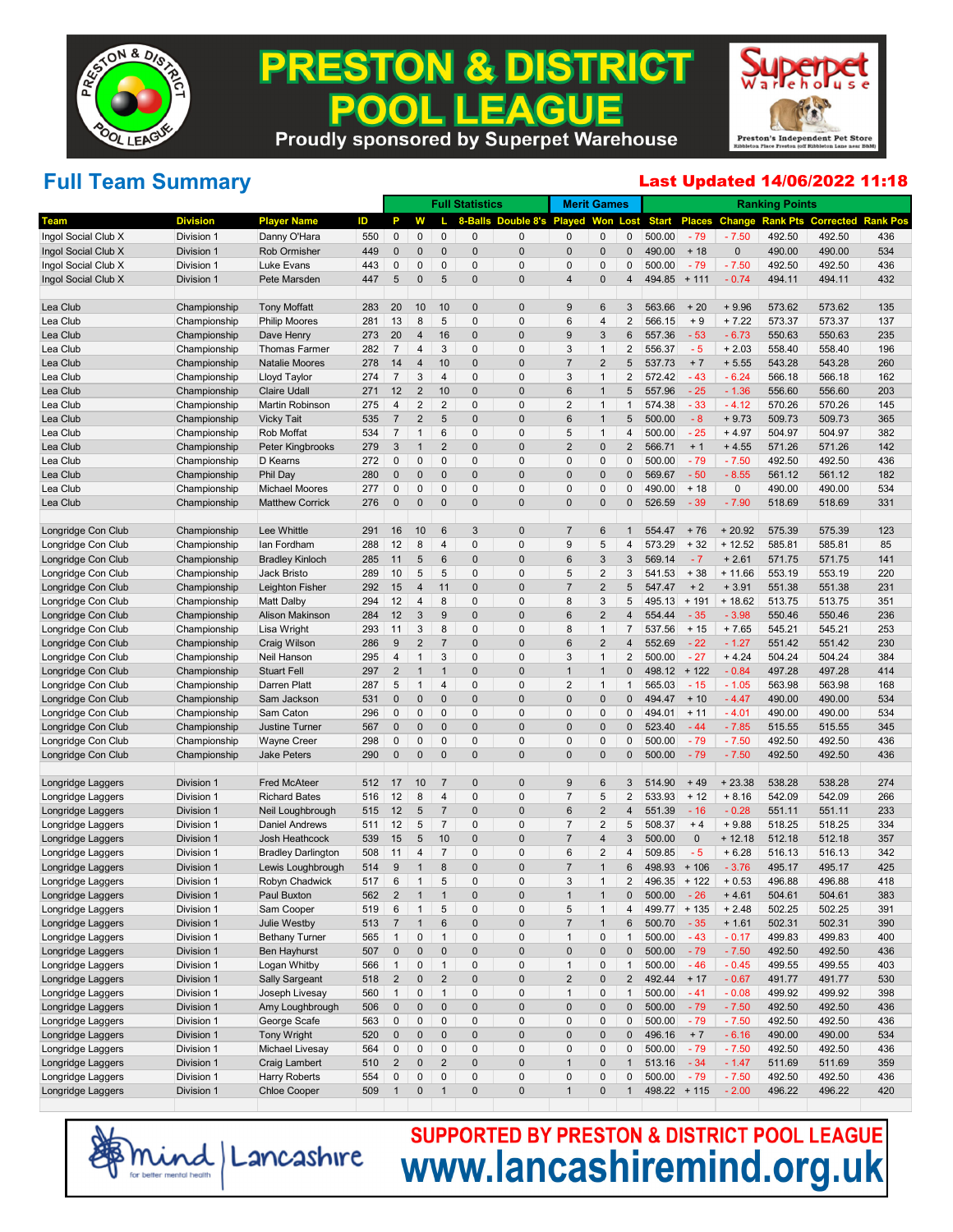

### **PRESTON & DISTRICT** . LEAGUE 200 **Proudly sponsored by Superpet Warehouse**



# **Full Team Summary**

#### Last Updated 14/06/2022 11:18

|                       |                 |                          |     |                |                         |                     | <b>Full Statistics</b> |                                    |                  | <b>Merit Games</b>       |                |              |               |              | <b>Ranking Points</b> |        |                           |
|-----------------------|-----------------|--------------------------|-----|----------------|-------------------------|---------------------|------------------------|------------------------------------|------------------|--------------------------|----------------|--------------|---------------|--------------|-----------------------|--------|---------------------------|
| Team                  | <b>Division</b> | <b>Player Name</b>       | ID  | P              | w                       |                     |                        | 8-Balls Double 8's Played Won Lost |                  |                          |                | <b>Start</b> | <b>Places</b> | Change       | <b>Rank Pts</b>       |        | <b>Corrected Rank Pos</b> |
| <b>Lonsdale Reds</b>  | Championship    | Mark Kay                 | 304 | 17             | 14                      | 3                   | $\mathbf 0$            | $\mathbf{0}$                       | 7                | $6\phantom{1}6$          | $\mathbf{1}$   | 581.38       | $+18$         | $+9.67$      | 591.05                | 591.05 | 69                        |
| Lonsdale Reds         | Championship    | Simon Beenham            | 307 | 18             | 14                      | $\overline{4}$      | 0                      | 0                                  | 8                | 6                        | 2              | 575.62       | $+53$         | $+21.00$     | 596.62                | 596.62 | 53                        |
| Lonsdale Reds         | Championship    | Mick Harwood             | 305 | 14             | 10                      | $\overline{4}$      | $\mathbf 0$            | $\mathbf 0$                        | 9                | 7                        | $\overline{2}$ | 584.02       | $+19$         | $+11.51$     | 595.53                | 595.53 | 59                        |
| Lonsdale Reds         | Championship    | lan Warda                | 302 | 13             | 8                       | 5                   | 0                      | 0                                  | 9                | 6                        | 3              | 577.68       | $+9$          | $+4.46$      | 582.14                | 582.14 | 94                        |
| Lonsdale Reds         | Championship    | <b>Brian Kellett</b>     | 300 | 16             | $\overline{7}$          | 9                   | $\mathbf 0$            | $\mathbf 0$                        | 9                | 4                        | 5              | 558.01       | $+7$          | $+5.58$      | 563.59                | 563.59 | 170                       |
| Lonsdale Reds         | Championship    | Jason Windsor            | 303 | 10             | 5                       | 5                   | 0                      | 0                                  | 9                | 4                        | 5              | 539.19       | $+17$         | $+8.56$      | 547.75                | 547.75 | 246                       |
| Lonsdale Reds         | Championship    | Thomas Lomas             | 308 | 12             | 5                       | $\overline{7}$      | $\mathbf 0$            | $\mathbf 0$                        | 7                | 3                        | $\overline{4}$ | 572.31       | $-16$         | $+ 1.14$     | 573.45                | 573.45 | 136                       |
| Lonsdale Reds         | Championship    | Craig O'Reilly           | 301 | 9              | 3                       | 6                   | 0                      | 0                                  | 5                | $\overline{2}$           | 3              | 506.70       | $+ 11$        | $+11.83$     | 518.53                | 518.53 | 332                       |
| Lonsdale Reds         | Championship    | <b>Adrian Wright</b>     | 299 | 11             | 3                       | 8                   | $\mathbf 0$            | $\mathbf 0$                        | 7                | $\overline{\mathbf{c}}$  | 5              | 548.34       | $-35$         | $-5.38$      | 542.96                | 542.96 | 262                       |
| Lonsdale Reds         | Championship    | <b>Ricky Walsh</b>       | 306 | 0              | $\mathbf 0$             | $\mathbf 0$         | 0                      | 0                                  | $\Omega$         | $\mathbf 0$              | 0              | 541.91       | $-32$         | $-8.13$      | 533.78                | 533.78 | 287                       |
| Lostock Hall Legion A | Championship    | Joe Stokes               | 312 | 17             | 11                      | 6                   | 0                      | 0                                  | 9                | 5                        | 4              | 575.22       | $+13$         | $+6.30$      | 581.52                | 581.52 | 96                        |
| Lostock Hall Legion A | Championship    | Danny Graham             | 309 | 18             | 10                      | 8                   | $\mathbf 0$            | $\mathbf 0$                        | 9                | 5                        | 4              | 580.97       | $-14$         | $-0.57$      | 580.40                | 580.40 | 102                       |
| Lostock Hall Legion A | Championship    | <b>Steve Pails</b>       | 316 | 17             | 9                       | 8                   | $\Omega$               | 0                                  | 9                | 4                        | 5              | 578.26       | $-6$          | $+0.14$      | 578.40                | 578.40 | 108                       |
| Lostock Hall Legion A | Championship    | <b>Trevor Crichton</b>   | 319 | 11             | $\overline{7}$          | $\overline{4}$      | $\mathbf 0$            | $\mathbf 0$                        | 7                | 5                        | 2              | 500.00       | $+52$         | $+29.38$     | 529.38                | 529.38 | 305                       |
| Lostock Hall Legion A | Championship    | <b>Steve Walmsley</b>    | 317 | 11             | 6                       | 5                   | 0                      | 0                                  | 8                | 5                        | 3              | 556.94       | $+30$         | $+10.27$     | 567.21                | 567.21 | 156                       |
| Lostock Hall Legion A | Championship    | Jim Lakeland             | 311 | 10             | 5                       | 5                   | $\mathbf 0$            | $\mathbf 0$                        | 6                | $\overline{4}$           | 2              | 555.46       | $-11$         | $+0.96$      | 556.42                | 556.42 | 204                       |
| Lostock Hall Legion A | Championship    | Tom Walsh                | 318 | 10             | 5                       | 5                   | $\Omega$               | 0                                  | $\overline{7}$   | 3                        | 4              | 579.63       | $-12$         | $+0.30$      | 579.93                | 579.93 | 104                       |
| Lostock Hall Legion A | Championship    | Doug Wilkinson           | 310 | 7              | 5                       | $\overline{2}$      | $\mathbf 0$            | $\mathbf 0$                        | 5                | 3                        | 2              | 539.82       | $+48$         | $+14.32$     | 554.14                | 554.14 | 214                       |
| Lostock Hall Legion A | Championship    | John Brierley            | 313 | $\overline{2}$ | $\overline{2}$          | $\mathbf 0$         | 0                      | 0                                  | $\overline{1}$   | 1                        | 0              | 490.00       | $+135$        | $+7.12$      | 497.12                | 497.12 | 417                       |
| Lostock Hall Legion A | Championship    | <b>Phil Stokes</b>       | 315 | 11             | $\overline{2}$          | 9                   | $\mathbf 0$            | $\mathbf 0$                        | 9                |                          | 8              | 530.65       | $-14$         | $+0.33$      | 530.98                | 530.98 | 297                       |
| Lostock Hall Legion A | Championship    | Peter Walsh              | 314 | 11             | $\mathbf{1}$            | 10                  | 0                      | $\Omega$                           | 8                | 1                        | $\overline{7}$ | 560.07       | $-51$         | $-6.80$      | 553.27                | 553.27 | 219                       |
| Lostock Hall Legion B | Premier         | Ian Smith                | 134 | 20             | 17                      | 3                   | $\mathbf 1$            | 0                                  | 9                | 7                        | $\overline{2}$ | 620.22       | $+4$          | $+10.97$     | 631.19                | 631.19 | 2                         |
| Lostock Hall Legion B | Premier         | <b>Mick Suthers</b>      | 135 | 16             | 12                      | $\overline{4}$      | $\mathbf 1$            | $\mathbf 0$                        | 8                | 7                        | $\mathbf{1}$   | 614.90       | $+2$          | $+7.03$      | 621.93                | 621.93 | 9                         |
| Lostock Hall Legion B | Premier         | Dave Mercer              | 131 | 15             | 10                      | 5                   | $\mathbf 1$            | 0                                  | 8                | 5                        | 3              | 611.38       | $\mathbf 0$   | $+ 1.70$     | 613.08                | 613.08 | 17                        |
| Lostock Hall Legion B | Premier         | <b>Ben Robinson</b>      | 129 | 16             | 9                       | $\overline{7}$      | $\mathbf{1}$           | $\mathbf 0$                        | 8                | 3                        | 5              | 582.84       | $+52$         | $+24.74$     | 607.58                | 607.58 | 30                        |
| Lostock Hall Legion B | Premier         | <b>Nishant Barot</b>     | 137 | 11             | 9                       | $\overline{2}$      | 0                      | 0                                  | 6                | $\overline{4}$           | 2              | 622.89       | $\mathbf 0$   | $+4.80$      | 627.69                | 627.69 | 4                         |
| Lostock Hall Legion B | Premier         | <b>Allan Jones</b>       | 128 | 12             | 8                       | 4                   | $\mathbf 0$            | $\mathbf 0$                        | 9                | 5                        | $\overline{4}$ | 569.41       | $+49$         | $+16.86$     | 586.27                | 586.27 | 84                        |
| Lostock Hall Legion B | Premier         | Craig Day                | 130 | $\overline{7}$ | 5                       | $\overline{2}$      | $\Omega$               | 0                                  | 3                | $\overline{2}$           | $\mathbf 1$    | 500.00       | $+55$         | $+29.64$     | 529.64                | 529.64 | 302                       |
| Lostock Hall Legion B | Premier         | <b>Howard McGill</b>     | 132 | $\sqrt{3}$     | 3                       | $\mathbf{0}$        | $\mathbf 0$            | $\mathbf 0$                        | $\overline{2}$   | $\overline{2}$           | $\mathbf{0}$   | 548.81       | $+31$         | $+9.61$      | 558.42                | 558.42 | 195                       |
| Lostock Hall Legion B | Premier         | <b>Neil Morris</b>       | 136 | 3              | 2                       | $\mathbf{1}$        | 0                      | 0                                  | $\overline{2}$   | $\mathbf{1}$             | $\mathbf 1$    | 571.55       | $+21$         | $+8.09$      | 579.64                | 579.64 | 105                       |
| Lostock Hall Legion B | Premier         | lan McCulloch            | 133 | $\sqrt{2}$     | $\overline{2}$          | $\mathbf 0$         | $\mathbf 0$            | $\mathbf 0$                        | $\overline{1}$   | 1                        | $\mathbf{0}$   | 500.00       | $-16$         | $+6.53$      | 506.53                | 506.53 | 373                       |
| Lostock Hall Legion B | Premier         | Jimmy Casby              | 557 | 3              | $\mathbf{1}$            | $\overline{2}$      | 0                      | 0                                  | $\overline{2}$   | $\mathbf 0$              | 2              | 500.00       | $-21$         | $+5.39$      | 505.39                | 505.39 | 378                       |
| Lostock Hall Legion B | Premier         | Roger Morton             | 141 | $\mathbf{0}$   | $\pmb{0}$               | $\mathbf{0}$        | $\mathbf 0$            | $\mathbf 0$                        | $\Omega$         | $\overline{0}$           | $\mathbf{0}$   | 500.00       | $-79$         | $-7.50$      | 492.50                | 492.50 | 436                       |
| Lostock Hall Legion B | Premier         | Daniel Gardener          | 558 | 0              | 0                       | 0                   | 0                      | 0                                  | $\Omega$         | $\mathbf 0$              | 0              | 500.00       | $-79$         | $-7.50$      | 492.50                | 492.50 | 436                       |
| Lostock Hall Legion B | Premier         | Peter Atherton           | 139 | $\mathbf{0}$   | $\mathbf 0$             | $\mathbf 0$         | $\mathbf 0$            | $\mathbf 0$                        | $\mathbf 0$      | $\overline{0}$           | $\mathbf{0}$   | 490.00       | $+18$         | $\mathbf{0}$ | 490.00                | 490.00 | 534                       |
| Lostock Hall Legion B | Premier         | <b>Tony Cliffe</b>       | 143 | 5              | $\mathbf 0$             | 5                   | 0                      | $\Omega$                           | 5                | $\mathbf 0$              | 5              | 557.70       | $-46$         | $-6.05$      | 551.65                | 551.65 | 226                       |
| Middleforth           | Premier         | <b>Micky Chambers</b>    | 153 | 19             | 13                      | 6                   | 5                      | 0                                  | 9                | 7                        | 2              | 609.68       | $+18$         | $+16.40$     | 626.08                | 626.08 | 5                         |
| Middleforth           | Premier         | <b>Damian Milnes</b>     | 148 | 16             | 12                      | 4                   | $\mathbf{1}$           | $\mathbf 0$                        | 8                | 6                        | $\overline{2}$ | 589.30       | $+34$         | $+18.31$     | 607.61                | 607.61 | 29                        |
| Middleforth           | Premier         | Neil Champaneria         | 155 | 11             | 10                      | $\mathbf{1}$        | $\mathbf{1}$           | $\Omega$                           | 9                | 8                        | $\mathbf 1$    | 543.88       | $+152$        | $+37.27$     | 581.15                | 581.15 | 98                        |
| Middleforth           | Premier         | Will Whittle             | 157 | 14             | 9                       | 5                   | $\mathbf{1}$           | $\mathbf 0$                        | 9                | 4                        | 5              | 598.80       | $+19$         | $+10.28$     | 609.08                | 609.08 | 24                        |
| Middleforth           | Premier         | Jason Leadley            | 151 | 11             | 6                       | 5                   | $\mathbf{1}$           | 0                                  | 8                | 5                        | 3              | 578.79       | $+57$         | $+21.18$     | 599.97                | 599.97 | 41                        |
| Middleforth           | Premier         | <b>Neil Catterson</b>    | 154 | 9              | 5                       | $\overline{4}$      | $\mathbf{1}$           | $\mathbf 0$                        | 7                | 3                        | $\overline{4}$ | 547.52       | $+93$         | $+25.47$     | 572.99                | 572.99 | 138                       |
| Middleforth           | Premier         | Chris Bury               | 147 | 14             | 4                       | 10                  | $\mathbf{1}$           | $\Omega$                           | 8                | $\overline{4}$           | 4              | 596.85       | $-26$         | $-6.49$      | 590.36                | 590.36 | 71                        |
| Middleforth           | Premier         | Anthony Harrison         | 145 | $\overline{4}$ | $\overline{2}$          | $\overline{2}$      | $\Omega$               | $\Omega$                           | 3                | 2                        | $\mathbf{1}$   | 547.78       | $-15$         | $+0.17$      | 547.95                | 547.95 | 245                       |
| Middleforth           | Premier         | ary Campbellب            | 149 | 6              | $\overline{\mathbf{c}}$ |                     |                        |                                    |                  |                          | 3              | 574.87       | - 29          | - 1.97       | 572.90                | 572.90 | 140                       |
| Middleforth           | Premier         | <b>Andrew Pratt</b>      | 144 | 10             | $\overline{2}$          | 8                   | $\mathbf{1}$           | 0                                  | 8                | 2                        | 6              | 583.45       | $-26$         | $-4.07$      | 579.38                | 579.38 | 106                       |
| Middleforth           | Premier         | <b>Hayley Mitchell</b>   | 150 | $\overline{2}$ | $\mathbf{1}$            | $\overline{1}$      | 0                      | 0                                  | $\mathbf{1}$     | $\pmb{0}$                | $\mathbf{1}$   | 546.31       | $-2$          | $+2.58$      | 548.89                | 548.89 | 242                       |
| Middleforth           | Premier         | <b>Bradley Croasdale</b> | 146 | $\mathbf{1}$   | $\mathbf{1}$            | $\pmb{0}$           | $\pmb{0}$              | $\pmb{0}$                          | $\mathbf{1}$     | $\mathbf{1}$             | $\mathbf 0$    | 535.53       | $+6$          | $+5.89$      | 541.42                | 541.42 | 269                       |
| Middleforth           | Premier         | John Matthews            | 530 | $\mathbf 0$    | $\mathsf{O}\xspace$     | $\mathsf{O}\xspace$ | $\pmb{0}$              | $\pmb{0}$                          | $\mathbf 0$      | $\pmb{0}$                | 0              | 500.00       | $-79$         | $-7.50$      | 492.50                | 492.50 | 436                       |
| Mill Tavern           | Division 1      | lan Rainford             | 541 | 15             | 11                      | 4                   | 0                      | 0                                  | 8                | 8                        | 0              | 500.00       | $+63$         | $+31.80$     | 531.80                | 531.80 | 294                       |
| Mill Tavern           | Division 1      | <b>Tony Parr</b>         | 471 | 20             | 10                      | 10                  | $\pmb{0}$              | $\pmb{0}$                          | $\boldsymbol{9}$ | 5                        | $\overline{4}$ | 558.38       | $+3$          | $+4.73$      | 563.11                | 563.11 | 172                       |
| Mill Tavern           | Division 1      | Jonny Atkinson           | 521 | 13             | 8                       | 5                   | $\pmb{0}$              | $\pmb{0}$                          | $\,6\,$          | 4                        | 2              | 536.51       | $+15$         | $+8.07$      | 544.58                | 544.58 | 255                       |
| Mill Tavern           | Division 1      | Mark Wilkinson           | 462 | 13             | $\overline{7}$          | $6\phantom{1}6$     | $\pmb{0}$              | $\pmb{0}$                          | $\overline{7}$   | $\overline{\mathcal{A}}$ | $\mathbf{3}$   | 538.92       | $+42$         | $+ 13.49$    | 552.41                | 552.41 | 222                       |
| Mill Tavern           | Division 1      | Chris Eastham            | 452 | 16             | $\overline{7}$          | 9                   | $\pmb{0}$              | $\pmb{0}$                          | 8                | 3                        | 5              | 535.22       | $-5$          | $+ 1.73$     | 536.95                | 536.95 | 281                       |
| Mill Tavern           | Division 1      | Mark Vining              | 461 | 11             | $\overline{2}$          | $\boldsymbol{9}$    | $\mathbf{0}$           | $\pmb{0}$                          | $\boldsymbol{9}$ | $\sqrt{2}$               | $\overline{7}$ | 523.63       | $-22$         | $-1.96$      | 521.67                | 521.67 | 321                       |
| Mill Tavern           | Division 1      | Kerrie Richardon         | 459 | $\overline{2}$ | $\mathbf{1}$            | $\mathbf{1}$        | 0                      | $\pmb{0}$                          | $\mathbf{1}$     | $\mathbf{1}$             | 0              | 500.00       | $-77$         | $-6.49$      | 493.51                | 493.51 | 434                       |
| Mill Tavern           | Division 1      | Darren Catterall         | 453 | $\overline{2}$ | $\mathbf{1}$            | $\mathbf{1}$        | 0                      | $\pmb{0}$                          | $\mathbf{1}$     | $\mathbf{1}$             | 0              | 500.00       | $-37$         | $+ 1.19$     | 501.19                | 501.19 | 394                       |
| Mill Tavern           | Division 1      | Mark Toothill            | 460 | 8              | $\mathbf{1}$            | $\overline{7}$      | $\pmb{0}$              | $\pmb{0}$                          | $\,6\,$          | $\pmb{0}$                | 6              | 500.00       | $-47$         | $-0.69$      | 499.31                | 499.31 | 404                       |
| Mill Tavern           | Division 1      | <b>Stephen Duxbury</b>   | 468 | $\mathbf{3}$   | $\mathbf{1}$            | $\overline{2}$      | $\pmb{0}$              | $\pmb{0}$                          | $\overline{2}$   | $\mathbf 1$              | $\mathbf{1}$   | 503.40       | $-60$         | $-5.46$      | 497.94                | 497.94 | 409                       |
|                       |                 |                          |     |                |                         |                     |                        |                                    |                  |                          |                |              |               |              |                       |        |                           |

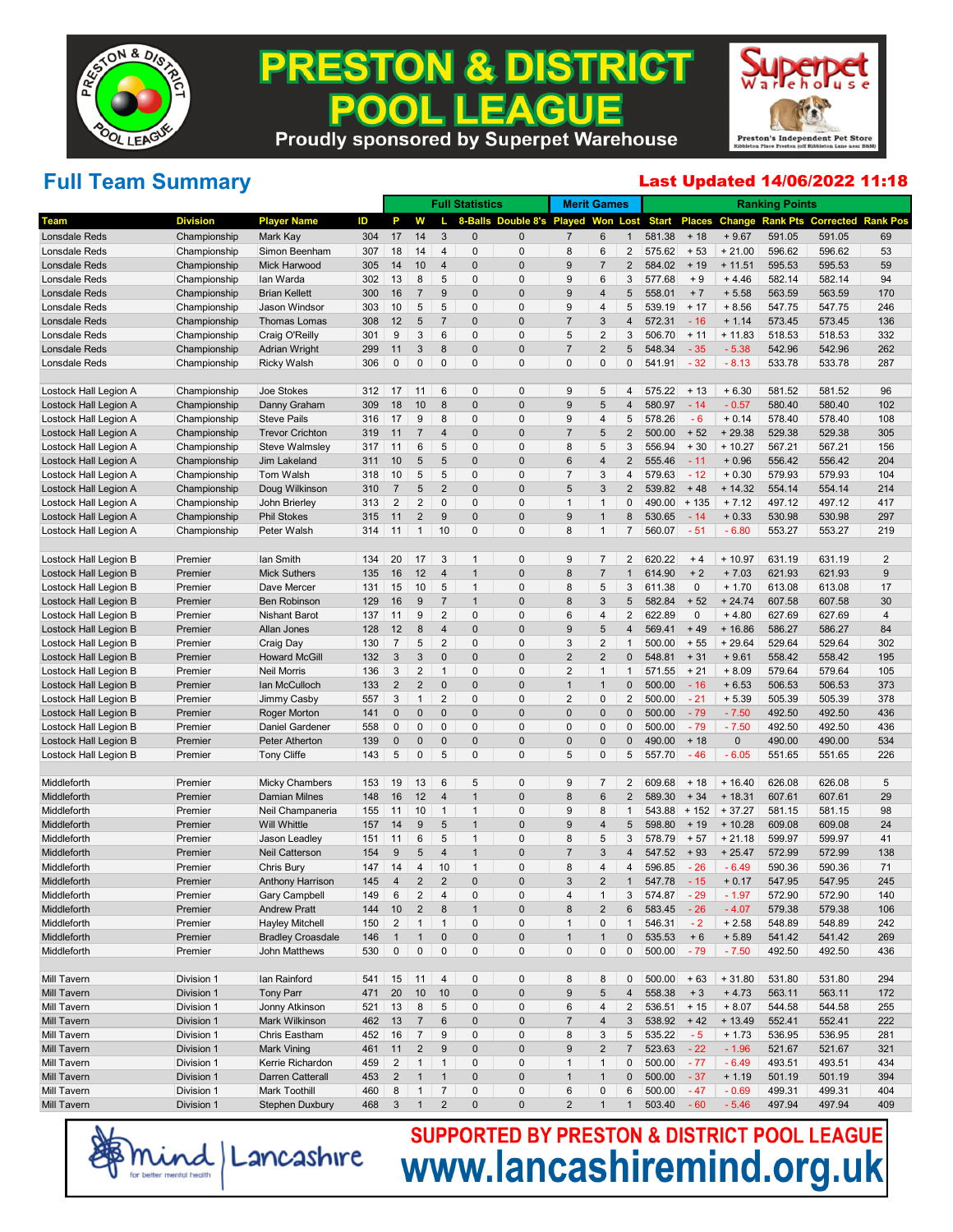

### **PRESTON & DISTRICT** . LEAGUE 200 **Proudly sponsored by Superpet Warehouse**



# **Full Team Summary**

#### Last Updated 14/06/2022 11:18

|                              |                 |                            |     |                |                           |                 | <b>Full Statistics</b> |                            | <b>Merit Games</b> |                |                |               |               |           | <b>Ranking Points</b> |                  |                 |
|------------------------------|-----------------|----------------------------|-----|----------------|---------------------------|-----------------|------------------------|----------------------------|--------------------|----------------|----------------|---------------|---------------|-----------|-----------------------|------------------|-----------------|
| <b>Team</b>                  | <b>Division</b> | <b>Player Name</b>         | ID  | P              | W                         |                 | 8-Balls                | Double 8's Played Won Lost |                    |                |                | <b>Start</b>  | <b>Places</b> | Change    | <b>Rank Pts</b>       | <b>Corrected</b> | <b>Rank Pos</b> |
| <b>Mill Tavern</b>           | Division 1      | John Sharples              | 456 | 5              | $\mathbf{1}$              | $\overline{4}$  | $\mathbf 0$            | $\mathbf 0$                | 3                  | $\mathbf{1}$   | 2              | 490.00        | $+123$        | $+4.75$   | 494.75                | 494.75           | 429             |
| <b>Mill Tavern</b>           | Division 1      | <b>Matt Graves</b>         | 463 | $\overline{2}$ | 1                         | $\overline{1}$  | $\pmb{0}$              | $\mathbf 0$                | $\overline{2}$     | $\mathbf{1}$   | $\mathbf{1}$   | 545.47        | $-20$         | $-2.82$   | 542.65                | 542.65           | 265             |
| Mill Tavern                  | Division 1      | Tommy Cushnaghan           | 470 | $\mathbf 0$    | 0                         | $\mathbf{0}$    | 0                      | $\mathbf 0$                | $\mathbf 0$        | $\pmb{0}$      | $\mathbf{0}$   | 500.00        | $-79$         | $-7.50$   | 492.50                | 492.50           | 436             |
| <b>Mill Tavern</b>           | Division 1      | Paul Foster                | 465 | $\mathbf 0$    | $\mathbf{0}$              | $\pmb{0}$       | $\pmb{0}$              | $\mathbf 0$                | $\mathbf 0$        | $\mathbf 0$    | 0              | 556.57        | $-54$         | $-8.35$   | 548.22                | 548.22           | 244             |
| Mill Tavern                  | Division 1      | <b>Carl Lakeland</b>       | 542 | $\mathbf 0$    | $\mathbf{0}$              | $\mathbf{0}$    | 0                      | $\mathbf 0$                | $\mathbf 0$        | $\pmb{0}$      | $\mathbf{0}$   | 500.00        | $-79$         | $-7.50$   | 492.50                | 492.50           | 436             |
| <b>Mill Tavern</b>           | Division 1      | Dave Walker                | 454 | $\mathbf{1}$   | $\mathbf{0}$              | $\overline{1}$  | $\pmb{0}$              | $\mathbf 0$                | $\overline{1}$     | $\mathbf 0$    | $\mathbf 1$    | 500.00        | $-64$         | $-3.90$   | 496.10                | 496.10           | 421             |
| Mill Tavern                  | Division 1      | <b>Peter Sale</b>          | 466 | $\mathbf 0$    | $\mathbf{0}$              | $\mathbf{0}$    | 0                      | $\mathbf 0$                | $\mathbf 0$        | $\pmb{0}$      | $\mathbf{0}$   | 500.00        | $-79$         | $-7.50$   | 492.50                | 492.50           | 436             |
| <b>Mill Tavern</b>           | Division 1      | <b>John Vickers</b>        | 457 | $\mathbf{1}$   | $\mathbf{0}$              | $\overline{1}$  | $\pmb{0}$              | $\mathbf 0$                | $\overline{1}$     | $\mathbf 0$    | $\mathbf 1$    | 500.00        | $-65$         | $-4.02$   | 495.98                | 495.98           | 422             |
| Mill Tavern                  | Division 1      | <b>Steve Noblett</b>       | 469 | $\mathbf 0$    | $\mathbf{0}$              | $\mathbf{0}$    | $\mathbf 0$            | $\mathbf 0$                | $\mathbf 0$        | $\pmb{0}$      | $\mathbf{0}$   | 548.01        | $-44$         | $-8.22$   | 539.79                | 539.79           | 272             |
| <b>Mill Tavern</b>           | Division 1      | Johnny Wilkinson           | 458 | $\bf{0}$       | $\mathbf{0}$              | $\pmb{0}$       | $\pmb{0}$              | $\mathbf 0$                | $\mathbf 0$        | $\mathbf 0$    | 0              | 500.00        | $-79$         | $-7.50$   | 492.50                | 492.50           | 436             |
| Mill Tavern                  | Division 1      | Sam Barlow                 | 467 | $\mathbf 0$    | $\mathbf{0}$              | $\mathbf{0}$    | 0                      | $\mathbf 0$                | $\mathbf 0$        | $\pmb{0}$      | $\mathbf{0}$   | 500.00        | $-79$         | $-7.50$   | 492.50                | 492.50           | 436             |
| <b>Mill Tavern</b>           | Division 1      | lan Richardson             | 455 | $\bf{0}$       | $\mathbf{0}$              | $\pmb{0}$       | $\pmb{0}$              | $\mathbf 0$                | $\mathbf 0$        | $\pmb{0}$      | $\mathbf 0$    | 551.28        | $-43$         | $-8.27$   | 543.01                | 543.01           | 261             |
| <b>Mill Tavern</b>           | Division 1      | <b>Michael Graves</b>      | 464 | $\overline{2}$ | $\mathbf 0$               | $\overline{2}$  | $\mathbf 0$            | $\mathbf 0$                | $\overline{2}$     | $\pmb{0}$      | $\overline{2}$ | 512.84        | $-41$         | $-4.36$   | 508.48                | 508.48           | 368             |
| Nets Bar                     | Premier         | Gary Iddon                 | 162 | 18             | 13                        | 5               | 0                      | 0                          | 9                  | 8              | $\mathbf{1}$   | 513.18        | $+203$        | $+62.60$  | 575.78                | 575.78           | 121             |
| Nets Bar                     | Premier         | <b>Andy Livesey</b>        | 158 | 15             | 9                         | $6\,$           | $\pmb{0}$              | $\mathbf 0$                | 8                  | 5              | 3              | 605.40        | $-4$          | $-0.13$   | 605.27                | 605.27           | 32              |
| Nets Bar                     | Premier         | <b>Chris Bullen</b>        | 160 | 13             | 9                         | $\overline{4}$  | 0                      | $\mathbf 0$                | 9                  | 5              | 4              | 618.33        | $-6$          | $+0.06$   | 618.39                | 618.39           | 13              |
| Nets Bar                     | Premier         | Neil Blackburn             | 166 | 14             | $\overline{7}$            | $\overline{7}$  | $\pmb{0}$              | $\mathbf 0$                | $\overline{7}$     | 3              | 4              | 613.61        | $-18$         | $-7.18$   | 606.43                | 606.43           | 31              |
| Nets Bar                     | Premier         | <b>Darren Eccles</b>       | 161 | 13             | $\overline{7}$            | $6\phantom{1}6$ | 0                      | $\mathbf 0$                | 9                  | 5              | 4              | 595.08        | $+4$          | $+3.82$   | 598.90                | 598.90           | 45              |
| Nets Bar                     | Premier         | <b>Stuart Campbell</b>     | 169 | 11             | $\overline{4}$            | $\overline{7}$  | $\mathbf{1}$           | $\mathbf 0$                | $\overline{7}$     | 3              | 4              | 586.88        | $-3$          | $+3.28$   | 590.16                | 590.16           | 72              |
| Nets Bar                     | Premier         | Mark Langan                | 165 | 9              | $\overline{4}$            | 5               | 0                      | $\mathbf 0$                | 8                  | 3              | 5              | 605.22        | $-19$         | $-7.85$   | 597.37                | 597.37           | 48              |
| Nets Bar                     | Premier         | John Newbold               | 164 | 10             | $\overline{4}$            | $6\,$           | $\pmb{0}$              | $\mathbf 0$                | 8                  | 3              | 5              | 600.40        | $-24$         | $-6.87$   | 593.53                | 593.53           | 63              |
| Nets Bar                     | Premier         | <b>Richard Fielding</b>    | 167 | $\overline{7}$ | 3                         | $\overline{4}$  | 0                      | $\mathbf 0$                | 6                  | $\overline{2}$ | 4              | 605.14        | $-13$         | $-5.60$   | 599.54                | 599.54           | 43              |
| Nets Bar                     | Premier         | <b>Carl Whittle</b>        | 159 | 6              | $\overline{2}$            | $\overline{4}$  | $\pmb{0}$              | $\mathbf 0$                | 5                  | $\overline{2}$ | 3              | 523.72        | $+13$         | $+10.35$  | 534.07                | 534.07           | 285             |
| Nets Bar                     | Premier         | Ryan Hough                 | 168 | 0              | $\mathbf 0$               | $\mathbf{0}$    | 0                      | $\mathbf 0$                | $\mathbf 0$        | $\pmb{0}$      | $\mathbf{0}$   | 500.00        | $-79$         | $-7.50$   | 492.50                | 492.50           | 436             |
| <b>Nets Bar</b>              | Premier         | <b>Gary Snape</b>          | 163 | $\mathbf 0$    | $\mathbf 0$               | $\pmb{0}$       | $\pmb{0}$              | $\mathbf 0$                | $\overline{0}$     | $\pmb{0}$      | $\pmb{0}$      | 500.00        | $-79$         | $-7.50$   | 492.50                | 492.50           | 436             |
| <b>Red Lion Resurrection</b> | Premier         | <b>Adam Stoneley</b>       | 170 | 19             | 11                        | 8               | 0                      | $\mathbf 0$                | 9                  | 6              | 3              | 595.99        | $+9$          | $+6.70$   | 602.69                | 602.69           | 38              |
| <b>Red Lion Resurrection</b> | Premier         | Dave Anderson              | 174 | 17             | 11                        | $6\phantom{1}6$ | 0                      | $\mathbf 0$                | 9                  | 3              | 6              | 580.65        | $+54$         | $+22.57$  | 603.22                | 603.22           | 36              |
| <b>Red Lion Resurrection</b> | Premier         | Keith Lloyd                | 177 | 16             | 10                        | $6\,$           | $\mathbf{1}$           | $\mathbf 0$                | $6\phantom{1}6$    | 3              | 3              | 599.18        | $+22$         | $+12.67$  | 611.85                | 611.85           | 20              |
| <b>Red Lion Resurrection</b> | Premier         | <b>Bruce Marsden</b>       | 172 | 15             | 6                         | 9               | 0                      | $\mathbf 0$                | 9                  | $\overline{4}$ | 5              | 579.54        | $-18$         | $-1.68$   | 577.86                | 577.86           | 111             |
| <b>Red Lion Resurrection</b> | Premier         | Jonny Riding               | 176 | 18             | $6\phantom{1}6$           | 12              | 0                      | $\mathbf 0$                | 8                  | $\overline{2}$ | 6              | 574.08        | $-2$          | $+3.02$   | 577.10                | 577.10           | 115             |
| <b>Red Lion Resurrection</b> | Premier         | Liam Henderson             | 180 | 13             | 5                         | 8               | 0                      | $\mathbf 0$                | 9                  | 3              | 6              | 537.13        | $+53$         | $+16.57$  | 553.70                | 553.70           | 216             |
| <b>Red Lion Resurrection</b> | Premier         | <b>Bill Haworth</b>        | 171 | $6\phantom{1}$ | $\overline{4}$            | $\overline{2}$  | $\pmb{0}$              | $\mathbf{0}$               | 3                  | $\overline{2}$ | $\overline{1}$ | 542.83        | $+54$         | $+15.21$  | 558.04                | 558.04           | 199             |
| <b>Red Lion Resurrection</b> | Premier         | John Wigham                | 175 | 13             | 4                         | 9               | 0                      | $\mathbf 0$                | $\overline{7}$     | 3              | 4              | 578.28        | $-33$         | $-4.43$   | 573.85                | 573.85           | 134             |
| <b>Red Lion Resurrection</b> | Premier         | Lewis Mcveigh              | 179 | $\overline{7}$ | $\mathbf 1$               | $6\,$           | 0                      | $\mathbf 0$                | $\overline{7}$     | $\overline{1}$ | 6              | 500.00        | $-28$         | $+4.18$   | 504.18                | 504.18           | 385             |
| <b>Red Lion Resurrection</b> | Premier         | <b>Richard Holmes</b>      | 183 | $\mathbf 0$    | $\mathbf 0$               | $\mathbf{0}$    | 0                      | $\mathbf 0$                | $\mathbf 0$        | $\pmb{0}$      | $\mathbf{0}$   | 500.00        | $-79$         | $-7.50$   | 492.50                | 492.50           | 436             |
| <b>Red Lion Resurrection</b> | Premier         | <b>Michael Hill</b>        | 182 | $\mathbf 0$    | $\mathbf{0}$              | $\pmb{0}$       | $\pmb{0}$              | $\mathbf 0$                | $\mathbf 0$        | $\pmb{0}$      | 0              | 500.00        | $-79$         | $-7.50$   | 492.50                | 492.50           | 436             |
| <b>Red Lion Resurrection</b> | Premier         | <b>Lauren Smith</b>        | 178 | $\mathbf{1}$   | $\mathbf 0$               | $\mathbf{1}$    | 0                      | $\mathbf 0$                | $\mathbf{1}$       | $\mathbf 0$    | $\mathbf{1}$   | 490.00        | $+18$         | $\pmb{0}$ | 490.00                | 490.00           | 534             |
| <b>Red Lion Resurrection</b> | Premier         | <b>Chris Meadows</b>       | 173 | $\mathbf 0$    | $\mathbf{0}$              | $\pmb{0}$       | $\pmb{0}$              | $\mathbf 0$                | $\mathbf 0$        | $\pmb{0}$      | $\mathbf{0}$   | 490.45        | $+16$         | $-0.45$   | 490.00                | 490.00           | 534             |
| <b>Red Lion Resurrection</b> | Premier         | Lorri Lowe                 | 181 | $\mathbf 0$    | $\mathbf 0$               | $\mathbf{0}$    | 0                      | $\mathbf 0$                | $\mathbf 0$        | $\pmb{0}$      | $\mathbf{0}$   | 521.17        | $-43$         | $-7.82$   | 513.35                | 513.35           | 352             |
| <b>Ribble Allsorts</b>       | Championship    | John Campbell              | 323 | 18             | 15                        | 3               | $\overline{4}$         | 0                          | 9                  | $\overline{7}$ | $\overline{2}$ | 615.21        | 0             | $+5.57$   | 620.78                | 620.78           | 10              |
| <b>Ribble Allsorts</b>       | Championship    | Paul Diffin                | 327 | 14             | 12                        | $\overline{2}$  | $\mathbf{1}$           | $\mathbf 0$                | 8                  | 6              | $\overline{2}$ | 524.09        | $+140$        | $+43.02$  | 567.11                | 567.11           | 157             |
| <b>Ribble Allsorts</b>       | Championship    | Paul Patterson             | 328 | 14             | 9                         | 5               | 0                      | $\mathbf 0$                | 9                  | $\overline{7}$ | $\overline{2}$ | 579.15        | $+17$         | $+8.06$   | 587.21                | 587.21           | 79              |
| <b>Ribble Allsorts</b>       | Championship    | Martyn Jones               | 326 | 13             | $\bf 8$                   | 5               | $\pmb{0}$              | $\mathbf 0$                | 9                  | 5              | $\overline{4}$ | 566.81        | $+33$         | $+11.91$  | 578.72                | 578.72           | 107             |
| <b>Ribble Allsorts</b>       | Championship    | Tim Roe                    | 330 | 6              | 5                         | $\mathbf{1}$    | $\mathbf{1}$           | $\mathbf 0$                | $\overline{4}$     | 3              | $\mathbf{1}$   | 577.22        | $+31$         | $+12.21$  | 589.43                | 589.43           | 74              |
| <b>Ribble Allsorts</b>       | Championship    | Steve Mathieson            | 329 | 11             | $\mathbf 5$               | $\,6$           | $\pmb{0}$              | $\pmb{0}$                  | 9                  | $\overline{4}$ | 5 <sup>5</sup> | $500.00 + 22$ |               | $+18.20$  | 518.20                | 518.20           | 335             |
| <b>Ribble Allsorts</b>       | Championship    | Linda Rees                 | 324 | 9              | 3                         | 6               | 0                      | 0                          | $\overline{7}$     | 3              | 4              | 510.67        | $+13$         | $+10.09$  | 520.76                | 520.76           | 322             |
| <b>Ribble Allsorts</b>       | Championship    | <b>Tracey Diffin</b>       | 331 | 10             | $\ensuremath{\mathsf{3}}$ | $\overline{7}$  | $\pmb{0}$              | $\pmb{0}$                  | 8                  | 3              | 5              | 560.60        | $-19$         | $-0.05$   | 560.55                | 560.55           | 185             |
| <b>Ribble Allsorts</b>       | Championship    | Mark O'Shea                | 325 | 10             | $\overline{c}$            | 8               | $\pmb{0}$              | $\mathbf 0$                | 9                  | $\sqrt{2}$     | 7              | 567.53        | $-61$         | $-9.25$   | 558.28                | 558.28           | 198             |
| <b>Ribble Allsorts</b>       | Championship    | <b>Billy Cooke</b>         | 321 | $\overline{7}$ | $\mathbf{1}$              | $\,6$           | $\pmb{0}$              | $\pmb{0}$                  | $\,6$              | $\overline{1}$ | 5              | 557.22        | $-46$         | $-5.72$   | 551.50                | 551.50           | 229             |
| <b>Ribble Allsorts</b>       | Championship    | Anne Marsden               | 320 | $\mathbf{3}$   | $\mathbf{1}$              | $\overline{c}$  | 0                      | $\mathbf 0$                | 3                  | $\mathbf{1}$   | $\sqrt{2}$     | 556.98        | $-33$         | $-3.64$   | 553.34                | 553.34           | 218             |
| <b>Ribble Allsorts</b>       | Championship    | <b>Christine Patterson</b> | 322 | $\pmb{0}$      | $\pmb{0}$                 | $\pmb{0}$       | $\pmb{0}$              | $\mathbf 0$                | $\pmb{0}$          | $\pmb{0}$      | $\pmb{0}$      | 500.00        | $-79$         | $-7.50$   | 492.50                | 492.50           | 436             |
| <b>Ribble Miscues</b>        | Division 1      | David Tegland              | 474 | 17             | 12                        | 5               | 0                      | $\mathbf 0$                | 9                  | 7              | 2              | 540.97        | $+86$         | $+21.69$  | 562.66                | 562.66           | 173             |
| <b>Ribble Miscues</b>        | Division 1      | Martin Jolly               | 479 | 19             | 11                        | 8               | $\pmb{0}$              | $\mathbf 0$                | 8                  | 5              | 3              | 545.68        | $+21$         | $+6.42$   | 552.10                | 552.10           | 223             |
| <b>Ribble Miscues</b>        | Division 1      | <b>Anthony Underdown</b>   | 472 | 14             | $\bf 8$                   | $\,6$           | 0                      | $\pmb{0}$                  | $\overline{7}$     | 3              | 4              | 553.18        | $-22$         | $-1.57$   | 551.61                | 551.61           | 228             |
| <b>Ribble Miscues</b>        | Division 1      | Tina Underdown             | 483 | 21             | 8                         | 13              | 0                      | $\mathbf 0$                | 9                  | $\sqrt{3}$     | 6              | 541.72        | $+5$          | $+3.80$   | 545.52                | 545.52           | 251             |
| <b>Ribble Miscues</b>        | Division 1      | Lewis Bagwell              | 477 | 9              | $\overline{4}$            | $\,$ 5 $\,$     | 0                      | $\pmb{0}$                  | $\overline{a}$     | $\overline{1}$ | 3              | 528.61        | $-5$          | $+3.61$   | 532.22                | 532.22           | 292             |
| <b>Ribble Miscues</b>        | Division 1      | Maz Worral                 | 538 | 11             | $\overline{2}$            | 9               | 0                      | $\mathbf 0$                | $\overline{7}$     | $\mathbf{1}$   | 6              | 500.00        | $-22$         | $+5.38$   | 505.38                | 505.38           | 379             |
| <b>Ribble Miscues</b>        | Division 1      | Sean Sabey                 | 537 | $\bf 8$        | $\mathbf{1}$              | $\overline{7}$  | 0                      | $\pmb{0}$                  | $\mathbf 5$        | $\overline{1}$ | 4              | 500.00        | $-49$         | $-1.31$   | 498.69                | 498.69           | 406             |
| <b>Ribble Miscues</b>        | Division 1      | Callum Tegland             | 473 | 12             | $\mathbf{1}$              | 11              | 0                      | $\mathbf 0$                | 9                  | $\mathbf{1}$   | 8              | 511.87        | $-40$         | $-4.77$   | 507.10                | 507.10           | 370             |

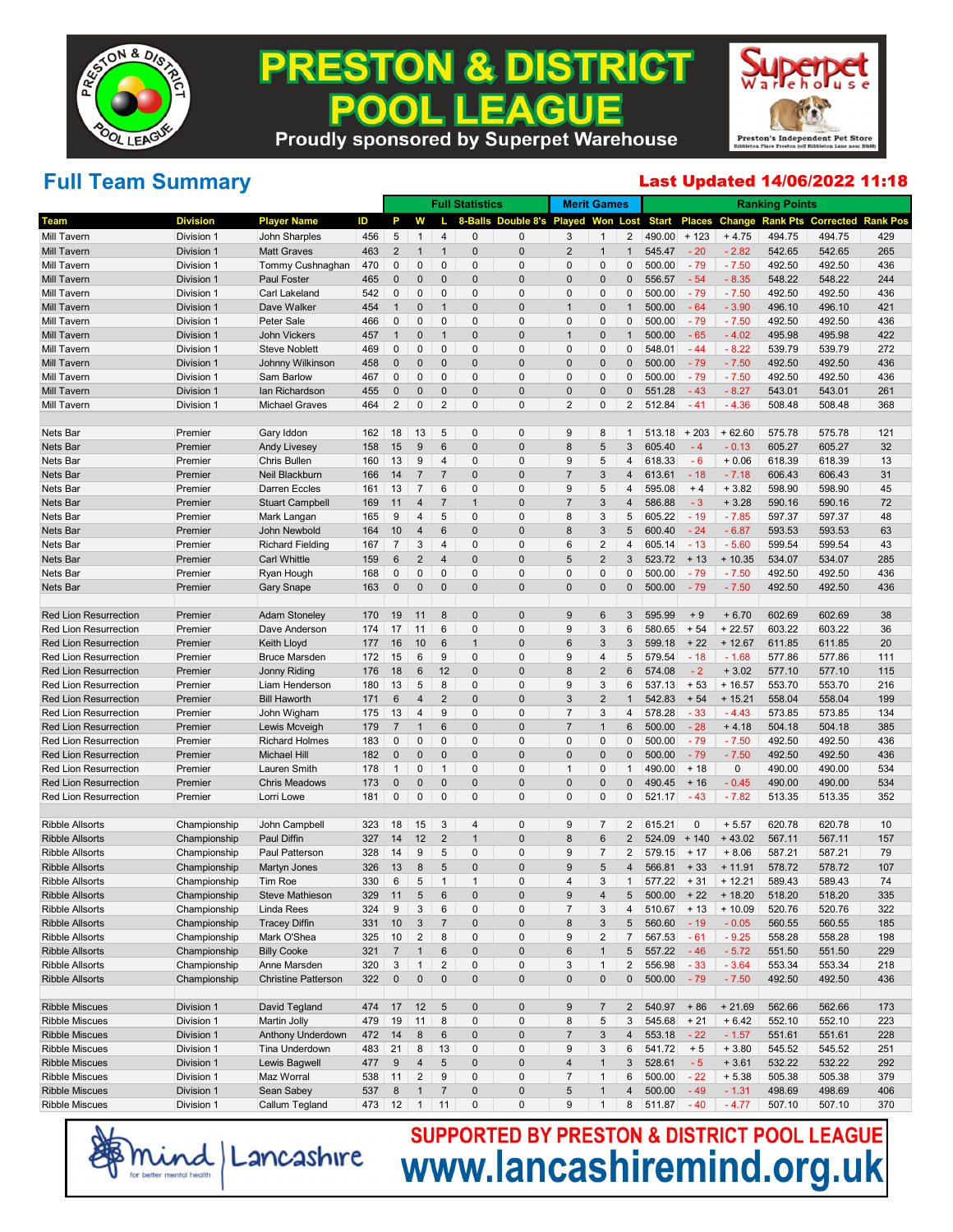

# **PRESTON & DISTRICT** . LEAGUE 200



### **Proudly sponsored by Superpet Warehouse**

### **Full Team Summary**

#### Last Updated 14/06/2022 11:18

|                         |                 |                        |     |                |                  |                           | <b>Full Statistics</b> |                            |                  | <b>Merit Games</b> |                |              |               |          | <b>Ranking Points</b> |                  |                 |
|-------------------------|-----------------|------------------------|-----|----------------|------------------|---------------------------|------------------------|----------------------------|------------------|--------------------|----------------|--------------|---------------|----------|-----------------------|------------------|-----------------|
| <b>Team</b>             | <b>Division</b> | <b>Player Name</b>     | ID  | P              | W                |                           | 8-Balls                | Double 8's Played Won Lost |                  |                    |                | <b>Start</b> | <b>Places</b> | Change   | <b>Rank Pts</b>       | <b>Corrected</b> | <b>Rank Pos</b> |
| <b>Ribble Miscues</b>   | Division 1      | Michelle Southern      | 551 | $\mathbf 0$    | $\mathbf 0$      | $\Omega$                  | 0                      | 0                          | $\mathbf{0}$     | $\mathbf 0$        | 0              | 500.00       | $-79$         | $-7.50$  | 492.50                | 492.50           | 436             |
| <b>Ribble Miscues</b>   | Division 1      | Lee Standing           | 476 | 0              | 0                | 0                         | 0                      | 0                          | 0                | 0                  | 0              | 500.00       | $-79$         | $-7.50$  | 492.50                | 492.50           | 436             |
| <b>Ribble Miscues</b>   | Division 1      | <b>Marcie Butler</b>   | 536 | $\overline{4}$ | 0                | 4                         | 0                      | 0                          | $\overline{2}$   | $\mathbf 0$        | 2              | 500.00       | $-73$         | $-5.53$  | 494.47                | 494.47           | 430             |
| <b>Ribble Miscues</b>   | Division 1      | Mick Wilson            | 480 | 0              | 0                | 0                         | 0                      | 0                          | $\Omega$         | 0                  | 0              | 504.73       | $-69$         | $-7.57$  | 497.16                | 497.16           | 415             |
| <b>Ribble Miscues</b>   | Division 1      | Rob Edwards            | 482 | 0              | 0                | $\Omega$                  | 0                      | 0                          | $\Omega$         | $\mathbf 0$        | $\Omega$       | 545.33       | $-34$         | $-8.18$  | 537.15                | 537.15           | 280             |
| <b>Ribble Miscues</b>   | Division 1      | <b>Denise Standing</b> | 475 | 0              | 0                | 0                         | 0                      | 0                          | $\Omega$         | 0                  | 0              | 500.00       | $-79$         | $-7.50$  | 492.50                | 492.50           | 436             |
| <b>Ribble Miscues</b>   | Division 1      | Pam Nickelson          | 481 | 0              | 0                | $\Omega$                  | 0                      | $\mathbf{0}$               | $\Omega$         | $\mathbf 0$        | $\overline{0}$ | 500.70       | $-80$         | $-7.51$  | 493.19                | 493.19           | 435             |
| <b>Ribble Miscues</b>   | Division 1      | <b>Marshall Jolly</b>  | 478 | 0              | 0                | 0                         | 0                      | 0                          | $\Omega$         | 0                  | 0              | 500.00       | $-79$         | $-7.50$  | 492.50                | 492.50           | 436             |
|                         |                 |                        |     |                |                  |                           |                        |                            |                  |                    |                |              |               |          |                       |                  |                 |
| Sherwood                | Championship    | Micky Whelan           | 341 | 22             | 20               | $\overline{2}$            | 1                      | 0                          | 9                | 9                  | 0              | 617.88       | 0             | $+6.10$  | 623.98                | 623.98           | 8               |
| Sherwood                | Championship    | Simon Wilcock          | 343 | 18             | 13               | 5                         | 0                      | $\mathbf 0$                | 8                | 6                  | 2              | 566.13       | $+57$         | $+16.69$ | 582.82                | 582.82           | 91              |
| Sherwood                | Championship    | <b>Trevor Johnson</b>  | 345 | 16             | 7                | 9                         | 0                      | 0                          | 7                | 5                  | 2              | 552.54       | $+52$         | $+13.83$ | 566.37                | 566.37           | 159             |
| Sherwood                | Championship    | <b>Steve Cooper</b>    | 344 | 13             | 6                | $\overline{7}$            | 0                      | 0                          | 8                | 3                  | 5              | 562.73       | $-19$         | $-0.64$  | 562.09                | 562.09           | 177             |
| Sherwood                | Championship    | <b>Mick Armstrong</b>  | 338 | 11             | 5                | 6                         | 0                      | 0                          | 8                | 4                  | 4              | 560.95       | $-19$         | $+0.15$  | 561.10                | 561.10           | 183             |
| Sherwood                | Championship    | <b>Chris Cotgrave</b>  | 333 | 10             | 3                | 7                         | 0                      | 0                          | 6                | $\overline{2}$     | 4              | 554.81       | $+5$          | $+4.19$  | 559.00                | 559.00           | 192             |
| Sherwood                | Championship    | Joe Bowerman           | 336 | 10             | 2                | 8                         | 0                      | 0                          | $\overline{7}$   | $\mathbf 1$        | 6              | 572.11       | $-41$         | $-6.10$  | 566.01                | 566.01           | 163             |
| Sherwood                | Championship    | Dean Blair             | 334 | 5              | $\mathbf 1$      | 4                         | 0                      | 0                          | 5                | 1                  | 4              | 503.74       | $-23$         | $+3.19$  | 506.93                | 506.93           | 371             |
| Sherwood                | Championship    | Alan Blackwell         | 543 | 3              | $\mathbf{1}$     | 2                         | 0                      | 0                          | 3                | $\mathbf 1$        | 2              | 500.00       | $-23$         | $+5.23$  | 505.23                | 505.23           | 380             |
| Sherwood                | Championship    | <b>Mick Brown</b>      | 339 | 8              | $\mathbf{1}$     | $\overline{7}$            | 0                      | 0                          | $\overline{4}$   | 1                  | 3              | 530.88       | $-11$         | $+1.33$  | 532.21                | 532.21           | 293             |
| Sherwood                | Championship    | Sean Chadwick          | 342 | 0              | 0                | 0                         | 0                      | 0                          | $\Omega$         | 0                  | 0              | 500.00       | $-79$         | $-7.50$  | 492.50                | 492.50           | 436             |
| Sherwood                | Championship    | <b>Mick McNulty</b>    | 340 | 0              | 0                | $\Omega$                  | 0                      | 0                          | $\Omega$         | $\mathbf 0$        | $\Omega$       | 500.00       | $-79$         | $-7.50$  | 492.50                | 492.50           | 436             |
| Sherwood                | Championship    | Allan Armstrong        | 332 | 0              | 0                | 0                         | 0                      | 0                          | $\Omega$         | 0                  | 0              | 500.00       | $-79$         | $-7.50$  | 492.50                | 492.50           | 436             |
| Sherwood                | Championship    | Joshua Milazzo         | 337 | $\mathbf 1$    | 0                | $\mathbf 1$               | 0                      | 0                          | $\mathbf{1}$     | $\mathbf 0$        | 1              | 500.00       | $-62$         | $-3.77$  | 496.23                | 496.23           | 419             |
| Sherwood                | Championship    | George Melling         | 568 | 0              | 0                | 0                         | 0                      | 0                          | $\Omega$         | 0                  | 0              | 500.00       | $-79$         | $-7.50$  | 492.50                | 492.50           | 436             |
| Sherwood                | Championship    | <b>Emily Armstrong</b> | 335 | $\overline{1}$ | 0                | $\mathbf{1}$              | 0                      | $\pmb{0}$                  | $\overline{1}$   | $\mathbf 0$        | $\mathbf{1}$   | 500.00       | $-56$         | $-2.63$  | 497.37                | 497.37           | 413             |
| St Gregorys Club        | Premier         | Juliet Robinson        | 189 | 19             | 11               | 8                         | 0                      | $\mathbf 0$                | 9                | 5                  | 4              | 559.35       | $+47$         | $+15.47$ | 574.82                | 574.82           | 126             |
| St Gregorys Club        | Premier         | Peter Kehoe            | 196 | 18             | 8                | 10                        | 1                      | 0                          | 9                | 3                  | 6              | 601.57       | $-19$         | $-5.19$  | 596.38                | 596.38           | 55              |
| St Gregorys Club        | Premier         | <b>Steve Nixon</b>     | 197 | 17             | $\overline{7}$   | 10                        | 0                      | 0                          | 9                | 4                  | 5              | 559.45       | $+58$         | $+17.72$ | 577.17                | 577.17           | 114             |
| St Gregorys Club        | Premier         | <b>Brian Alston</b>    | 186 | 14             | 5                | 9                         | 0                      | 0                          | 9                | $\overline{2}$     | $\overline{7}$ | 566.39       | $+17$         | $+8.11$  | 574.50                | 574.50           | 128             |
| St Gregorys Club        | Premier         | Peter Huntington       | 195 | 8              | 4                | $\overline{4}$            | 0                      | 0                          | $\overline{7}$   | 4                  | 3              | 566.55       | $+28$         | $+10.49$ | 577.04                | 577.04           | 116             |
| St Gregorys Club        | Premier         | <b>Kirk Everton</b>    | 191 | 13             | $\overline{4}$   | 9                         | 0                      | 0                          | 9                | $\overline{2}$     | 7              | 524.90       | $+31$         | $+17.89$ | 542.79                | 542.79           | 263             |
| <b>St Gregorys Club</b> | Premier         | Michael Roccia         | 193 | 12             | 3                | 9                         | 0                      | 0                          | 9                | $\overline{2}$     | $\overline{7}$ | 560.73       | $-28$         | $-1.80$  | 558.93                | 558.93           | 193             |
| St Gregorys Club        | Premier         | Paul Wilcock           | 194 | 6              | $\mathbf{1}$     | 5                         | 0                      | $\mathbf{0}$               | 5                | $\mathbf 1$        | 4              | 558.29       | $-36$         | $-3.65$  | 554.64                | 554.64           | 212             |
| St Gregorys Club        | Premier         | Graham Harris          | 188 | 8              | $\mathbf{1}$     | $\overline{7}$            | 0                      | 0                          | $\overline{7}$   | 1                  | 6              | 511.31       | $-14$         | $+3.88$  | 515.19                | 515.19           | 347             |
| St Gregorys Club        | Premier         | <b>Anthony Wilcock</b> | 184 | 0              | 0                | 0                         | 0                      | 0                          | $\Omega$         | 0                  | 0              | 500.00       | $-79$         | $-7.50$  | 492.50                | 492.50           | 436             |
| St Gregorys Club        | Premier         | <b>Craig Mercer</b>    | 187 | $\mathbf 1$    | 0                | $\mathbf{1}$              | 0                      | 0                          | $\overline{1}$   | $\mathbf 0$        | 1              | 497.54       | $+5$          | $-6.23$  | 491.31                | 491.31           | 532             |
| St Gregorys Club        | Premier         | Kieron Houghton        | 190 | 0              | 0                | 0                         | 0                      | 0                          | $\Omega$         | 0                  | 0              | 500.00       | $-79$         | $-7.50$  | 492.50                | 492.50           | 436             |
| St Gregorys Club        | Premier         | Liam Billington        | 192 | 0              | 0                | $\mathbf 0$               | 0                      | $\mathbf{0}$               | $\mathbf{0}$     | $\mathbf 0$        | $\mathbf{0}$   | 500.00       | $-79$         | $-7.50$  | 492.50                | 492.50           | 436             |
| St Gregorys Club        | Premier         | <b>Billy Copp</b>      | 185 | $\overline{1}$ | 0                | $\mathbf{1}$              | 0                      | 0                          | $\mathbf 1$      | 0                  | 1              | 490.00       | $+18$         | 0        | 490.00                | 490.00           | 534             |
| <b>Stags Head</b>       | Division 1      | Stephen Rogerson       | 496 | 17             | 11               | 6                         | 0                      | 0                          | 9                | $\overline{7}$     | 2              | 545.06       | $+46$         | $+12.05$ | 557.11                | 557.11           | 201             |
| <b>Stags Head</b>       | Division 1      | <b>Andrew Wareing</b>  | 485 | 15             | 10               | 5                         | 0                      | 0                          | 9                | 5                  | 4              | 554.51       | $+17$         | $+6.70$  | 561.21                | 561.21           | 181             |
| <b>Stags Head</b>       | Division 1      | Darren Hughes          | 487 | 16             | 10               | 6                         | 0                      | 0                          | 9                | 7                  | 2              | 556.58       | $+9$          | $+4.68$  | 561.26                | 561.26           | 180             |
| <b>Stags Head</b>       | Division 1      | Alan Walton            | 484 | 15             | 9                | 6                         | 0                      | 0                          | 8                | 4                  | 4              | 564.55       | $-7$          | $+1.70$  | 566.25                | 566.25           | 161             |
| <b>Stags Head</b>       | Division 1      | David Blackburn        | 488 | 14             | 9                | 5                         | 0                      | 0                          | 7                | 5                  | 2              | 546.88       | $+26$         | $+8.26$  | 555.14                | 555.14           | 210             |
| <b>Stags Head</b>       | Division 1      | <b>Trevor Jones</b>    | 497 | 12             | 6                | 6                         | 0                      | $\Omega$                   | $\overline{7}$   | 5                  | $\overline{2}$ | 524.74       | $+4$          | $+8.01$  | 532.75                | 532.75           | 291             |
| Stags Head              | Division 1      | Michael Bates          | 492 | 11             | 5                | 6                         | υ                      | U                          | b                | 2                  |                | 528.07       | U             | + 4.92   | 532.99                | 532.99           | 290             |
| <b>Stags Head</b>       | Division 1      | Kieron Quigg           | 490 | $\,6$          | 3                | $\ensuremath{\mathsf{3}}$ | 0                      | 0                          | $\sqrt{2}$       | $\mathbf{1}$       | 1              | 546.13       | $-5$          | $+0.96$  | 547.09                | 547.09           | 247             |
| <b>Stags Head</b>       | Division 1      | <b>Mick Mallet</b>     | 493 | 10             | 3                | $\overline{7}$            | 0                      | $\pmb{0}$                  | 9                | $\sqrt{3}$         | 6              | 529.98       | $-25$         | $-1.82$  | 528.16                | 528.16           | 309             |
| <b>Stags Head</b>       | Division 1      | <b>Gregory Moon</b>    | 489 | $\pmb{0}$      | 0                | $\pmb{0}$                 | 0                      | $\pmb{0}$                  | $\pmb{0}$        | $\pmb{0}$          | 0              | 519.86       | $-45$         | $-7.80$  | 512.06                | 512.06           | 358             |
| Stags Head              | Division 1      | Paul Martin            | 569 | $\mathbf{1}$   | $\pmb{0}$        | $\mathbf{1}$              | $\pmb{0}$              | 0                          | $\mathbf{1}$     | $\pmb{0}$          | $\mathbf{1}$   | 500.00       | $-44$         | $-0.32$  | 499.68                | 499.68           | 401             |
| <b>Stags Head</b>       | Division 1      | Nathan Wade            | 494 | $\pmb{0}$      | $\pmb{0}$        | $\pmb{0}$                 | 0                      | $\pmb{0}$                  | $\pmb{0}$        | $\pmb{0}$          | $\pmb{0}$      | 500.00       | $-79$         | $-7.50$  | 492.50                | 492.50           | 436             |
| <b>Stags Head</b>       | Division 1      | Leigh Tyrer            | 491 | $\pmb{0}$      | $\pmb{0}$        | $\pmb{0}$                 | 0                      | 0                          | $\pmb{0}$        | $\pmb{0}$          | 0              | 559.66       | $-62$         | $-8.39$  | 551.27                | 551.27           | 232             |
| <b>Stags Head</b>       | Division 1      | Simon Park             | 495 | $\pmb{0}$      | 0                | $\pmb{0}$                 | 0                      | $\pmb{0}$                  | $\pmb{0}$        | $\pmb{0}$          | $\pmb{0}$      | 516.25       | $-48$         | $-7.74$  | 508.51                | 508.51           | 367             |
| Stags Head              | Division 1      | Craig Howard           | 486 | $\mathbf 0$    | 0                | $\pmb{0}$                 | 0                      | 0                          | $\pmb{0}$        | 0                  | 0              | 490.00       | $+18$         | 0        | 490.00                | 490.00           | 534             |
| The Northern Way        | Division 1      | Rob Swarbrick          | 505 | 22             | 16               | 6                         | 3                      | $\pmb{0}$                  | 9                | 8                  | $\mathbf{1}$   | 500.00       | $+119$        | $+49.72$ | 549.72                | 549.72           | 238             |
| The Northern Way        | Division 1      | Paul France            | 504 | 20             | $14$             | $\,6$                     | 0                      | $\pmb{0}$                  | $\boldsymbol{9}$ | 6                  | 3              | 585.92       | $-24$         | $-4.40$  | 581.52                | 581.52           | 97              |
| The Northern Way        | Division 1      | Lee France             | 502 | 17             | 11               | 6                         | $\mathbf{1}$           | 0                          | 8                | $\mathbf 5$        | 3              | 604.72       | $-7$          | $-4.36$  | 600.36                | 600.36           | 40              |
| The Northern Way        | Division 1      | Lee Swarbrick          | 503 | 17             | $\boldsymbol{9}$ | $\bf 8$                   | 0                      | $\pmb{0}$                  | $\boldsymbol{9}$ | $\sqrt{4}$         | 5              | 500.00       | $+38$         | $+22.47$ | 522.47                | 522.47           | 319             |
| The Northern Way        | Division 1      | James McHugh           | 501 | 14             | $\bf 8$          | 6                         | $\pmb{0}$              | 0                          | 9                | $\mathbf 5$        | 4              | 500.00       | $+24$         | $+18.49$ | 518.49                | 518.49           | 333             |
| The Northern Way        | Division 1      | <b>Bradley Lewis</b>   | 498 | 15             | $\,6$            | $9\,$                     | 0                      | $\pmb{0}$                  | 9                | 4                  | 5              | 500.00       | $+2$          | $+12.55$ | 512.55                | 512.55           | 355             |

mind Lancashire